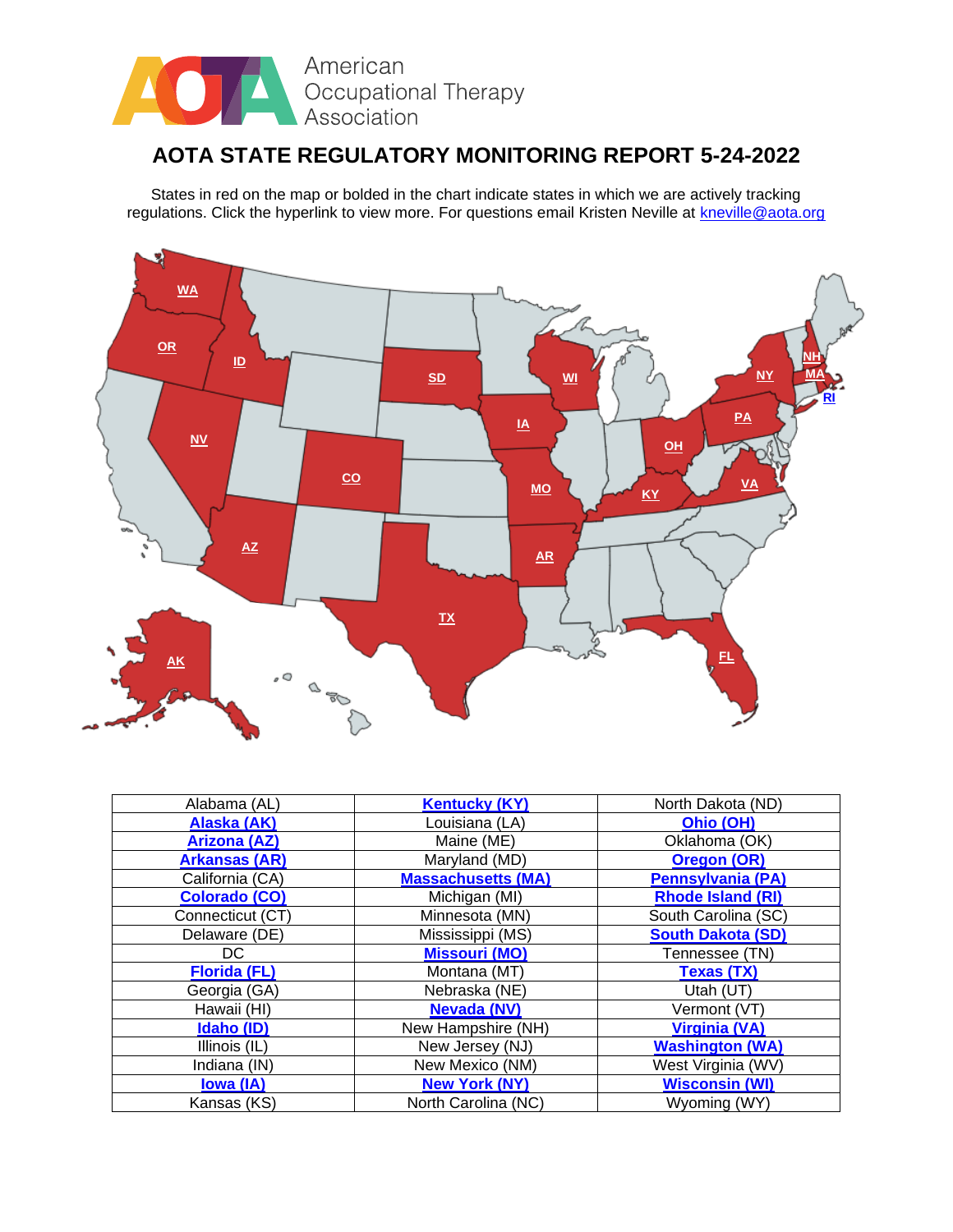#### <span id="page-1-0"></span>**Alaska**

## 1. **[AK 5575 2022](https://protect-us.mimecast.com/s/qbfwC31rQMsp9GqDHqYYuM?domain=custom.statenet.com)**

| <b>Agency</b><br>Name:  | Department of Commerce, Community and Economic Development                                                                                                                                                                                                                                                                                                                                                                                                                                                                                                                                                                                                                                                                                                                                                                                                                                                                                                                                                                                                                                                                                                                                                |
|-------------------------|-----------------------------------------------------------------------------------------------------------------------------------------------------------------------------------------------------------------------------------------------------------------------------------------------------------------------------------------------------------------------------------------------------------------------------------------------------------------------------------------------------------------------------------------------------------------------------------------------------------------------------------------------------------------------------------------------------------------------------------------------------------------------------------------------------------------------------------------------------------------------------------------------------------------------------------------------------------------------------------------------------------------------------------------------------------------------------------------------------------------------------------------------------------------------------------------------------------|
| Title:                  | Physical Therapy And Occupational Therapy Board                                                                                                                                                                                                                                                                                                                                                                                                                                                                                                                                                                                                                                                                                                                                                                                                                                                                                                                                                                                                                                                                                                                                                           |
| Proposed:               | 04/06/2022                                                                                                                                                                                                                                                                                                                                                                                                                                                                                                                                                                                                                                                                                                                                                                                                                                                                                                                                                                                                                                                                                                                                                                                                |
| Summary:                | Establishes temporary military courtesy licenses for an active duty military member or<br>their spouse.                                                                                                                                                                                                                                                                                                                                                                                                                                                                                                                                                                                                                                                                                                                                                                                                                                                                                                                                                                                                                                                                                                   |
| Agency<br>Contact:      | Jun Maiquis, Regulations Specialist, Division of Corporations, Business and Professional<br>Licensing, P.O. Box 110806, Juneau, AK 99811, 907-465-2537,<br>Regulations And Public Comment @alaska.gov                                                                                                                                                                                                                                                                                                                                                                                                                                                                                                                                                                                                                                                                                                                                                                                                                                                                                                                                                                                                     |
| <b>Citation:</b>        | 12 AAC 54.130, .660                                                                                                                                                                                                                                                                                                                                                                                                                                                                                                                                                                                                                                                                                                                                                                                                                                                                                                                                                                                                                                                                                                                                                                                       |
| <b>AOTA</b><br>Summary: | Notice of proposed new regulations to implement a new section of the Board's OT and<br>PT rules to authorize issuance of a temporary military courtesy license to practice as an<br>OT or OTA. Currently serving members of the military posted to Alaska and their spouses<br>are eligible for such a license. To obtain a temporary license an applicant must submit<br>the required application and fee, show active military duty orders posting the applicant to<br>Alaska, or those of the applicant's spouse, evidence of licensure in good standing in<br>another state, evidence that the state where the applicant is currently licensed required<br>passage of the NBCOT exam as a condition of licensure, and show that the applicant has<br>not been convicted of a crime that affects the applicants ability OT competently and<br>safely as determined by the Board. A temporary military courtesy license must be issued<br>by the Board within 30 days of receipt of applicant and expires after 180 days. Text of the<br>proposed rules can be found here: https://protect-<br>us.mimecast.com/s/X8vuC4xvQNFB9mg4HBjRoH?domain=commerce.alaska.gov.<br>Comment deadline is May 9, 2022. |

## <span id="page-1-1"></span>**Arkansas**

## 2. **[AR 10124 2022](https://protect-us.mimecast.com/s/iVDaC5ywQOCZpxEkt2uP-x?domain=custom.statenet.com)**

| Agency<br>Name:         | Department of Human Services/Division of Developmental Disabilities Services                                                                                                                                                                                                                                                    |
|-------------------------|---------------------------------------------------------------------------------------------------------------------------------------------------------------------------------------------------------------------------------------------------------------------------------------------------------------------------------|
| Title:                  | Occupational Therapy, Physical Therapy State Plan                                                                                                                                                                                                                                                                               |
| Proposed:               | 04/06/2022                                                                                                                                                                                                                                                                                                                      |
| Summary:                | Amends the Medicaid State Plan with the new occupational therapy, physical therapy,<br>and speech language pathology services rate review methodology and most recent rate<br>review results, including services rate review methodology and timeframe for<br>implementing rate adjustments related to most recent rate review. |
| Agency                  | Mac Golden, Division of Developmental Disabilities, Department of Human Services,                                                                                                                                                                                                                                               |
| Contact:                | 501-320-6383, Mac.E.Golden@dhs.arkansas.gov                                                                                                                                                                                                                                                                                     |
| <b>Citation:</b>        | 016.05.22                                                                                                                                                                                                                                                                                                                       |
| <b>AOTA</b><br>Summary: | Notice of rate increase for OT, PT, and speech therapy providers of EPSDT services to<br>be implemented over 2 years. Comment period ends May 7, 2022.                                                                                                                                                                          |
|                         |                                                                                                                                                                                                                                                                                                                                 |

#### 3. **[AR 9940 2022](https://protect-us.mimecast.com/s/47eJC68xXPsr01zLcxX4CK?domain=custom.statenet.com)**

| Agency<br>Name:     | Department of Health/Division of Health Related Boards and Commissions |
|---------------------|------------------------------------------------------------------------|
| Title:<br>Proposed: | Rule 42 Licensure for Uniformed Service Members<br>02/11/2022          |
|                     |                                                                        |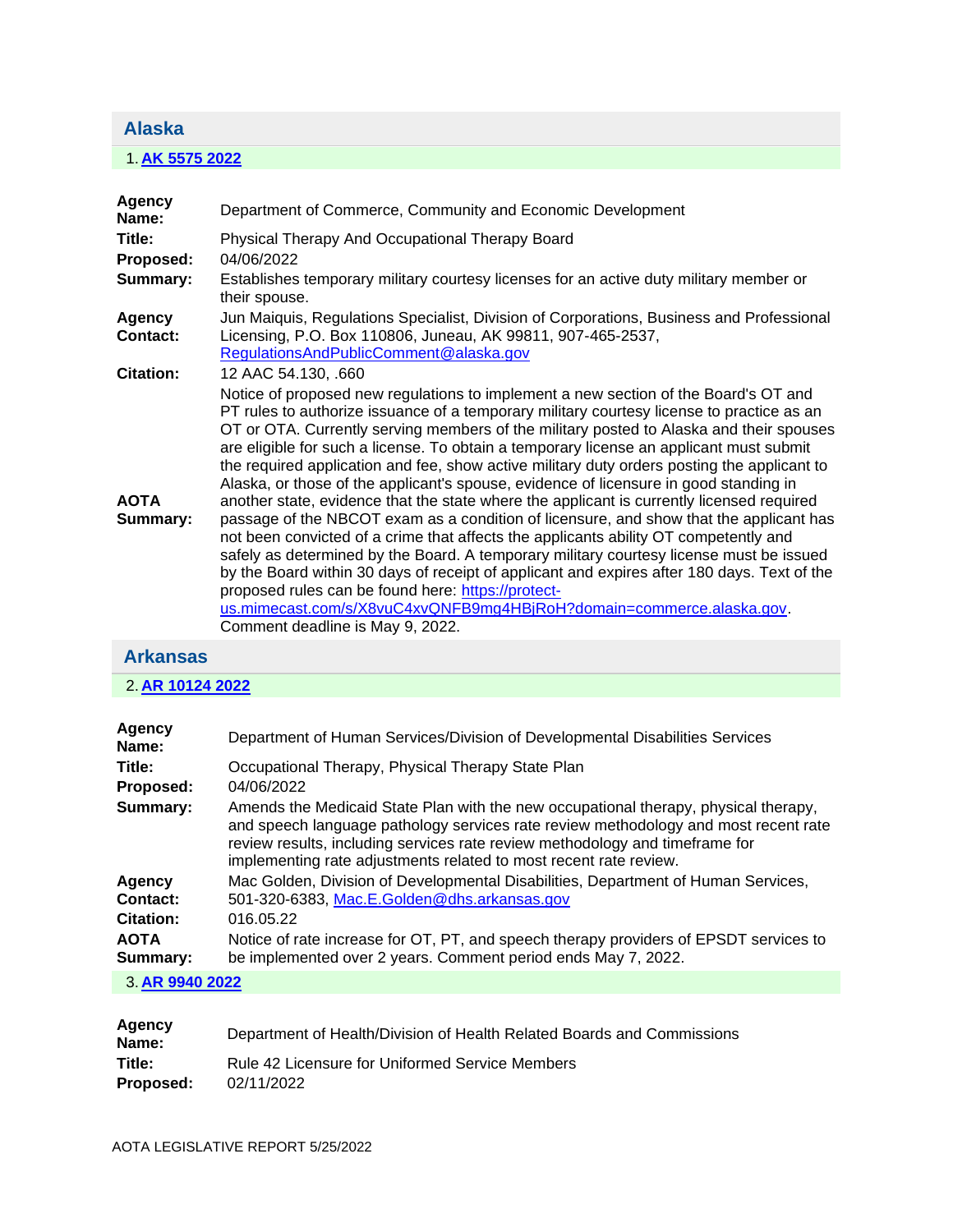| Summary:                | Amends the Medical Practices Act; relates to Rule 2.8 Establishing Provider/Patient<br>Relationship, Rule 12 Dispensing, Rule 24 Physician Assistants, Rule 46 Administrative<br>Fees and Fee Waivers, Rule 34 Death Certificates, Rule 36 Abortion Procedures, Rule<br>38 Telemedicine, and Rule 42 Licensure for Uniformed Service Member, Veterans, and<br>Spouses; changes regulation to rule and removes immoral and moral turpitude.                                                                                                                                                                                                                                    |
|-------------------------|-------------------------------------------------------------------------------------------------------------------------------------------------------------------------------------------------------------------------------------------------------------------------------------------------------------------------------------------------------------------------------------------------------------------------------------------------------------------------------------------------------------------------------------------------------------------------------------------------------------------------------------------------------------------------------|
| Agency<br>Contact:      | Amy Embry, State Medical Board, 501-296-1802, amy.embry@armedicalboard.org                                                                                                                                                                                                                                                                                                                                                                                                                                                                                                                                                                                                    |
| <b>Citation:</b>        | 007.33.22                                                                                                                                                                                                                                                                                                                                                                                                                                                                                                                                                                                                                                                                     |
| <b>AOTA</b><br>Summary: | Revises current Rule 42 which relates to licensure for uniformed service members to<br>require that the State Medical Board expedite an application for full licensure for a<br>uniformed service member, a veteran, or their spouse. Such individuals are eligible for a<br>temporary license while completing the full licensure process if the individual holds a<br>substantially equivalent license in good standing in another state. The regulation also<br>extends the expiration date of a deployed uniform service member or their spouse for<br>180 days following the date of the service member's return from deployment. Comment<br>deadline is March 22, 2022. |

#### 4. **[AR 9941 2022](https://protect-us.mimecast.com/s/OsDmC73y1QUAVQlGSRRwTS?domain=custom.statenet.com)**

| <b>Agency</b><br>Name:                      | Department of Health/Division of Health Related Boards and Commissions                                                                                                                                                                                                                                                                                                                                                                     |
|---------------------------------------------|--------------------------------------------------------------------------------------------------------------------------------------------------------------------------------------------------------------------------------------------------------------------------------------------------------------------------------------------------------------------------------------------------------------------------------------------|
| Title:                                      | Rule 46 Administrative Fee and Fee Waivers                                                                                                                                                                                                                                                                                                                                                                                                 |
| Proposed:                                   | 02/11/2022                                                                                                                                                                                                                                                                                                                                                                                                                                 |
| Summary:                                    | Amends the Medical Practices Act; relates to Rule 2.8 Establishing Provider/Patient<br>Relationship, Rule 12 Dispensing, Rule 24 Physician Assistants, Rule 46 Administrative<br>Fees and Fee Waivers, Rule 34 Death Certificates, Rule 36 Abortion Procedures, Rule<br>38 Telemedicine, and Rule 42 Licensure for Uniformed Service Member, Veterans, and<br>Spouses; changes regulation to rule and removes immoral and moral turpitude. |
| <b>Agency</b><br>Contact:                   | Amy Embry, State Medical Board, 501-296-1802, amy embry@armedicalboard.org                                                                                                                                                                                                                                                                                                                                                                 |
| <b>Citation:</b><br><b>AOTA</b><br>Summary: | 007.33.22<br>Codifies fees charged to licensees in regulation in accordance with state law passed in<br>2021. Comment deadline is March 22, 2022.                                                                                                                                                                                                                                                                                          |
|                                             |                                                                                                                                                                                                                                                                                                                                                                                                                                            |

## <span id="page-2-0"></span>**Arizona**

5. **[AZ 5949 2021](https://protect-us.mimecast.com/s/--KiC82z1RF6Pz1NizXy_Y?domain=custom.statenet.com)**

| Agency<br>Name:         | Department of Health Services/Division of Occupational Licensing                                                                                                                                      |
|-------------------------|-------------------------------------------------------------------------------------------------------------------------------------------------------------------------------------------------------|
| Title:                  | <b>Community Health Workers</b>                                                                                                                                                                       |
| Proposed:               | 05/07/2021                                                                                                                                                                                            |
| Summary:                | Establishes rules concerning Community Health Workers.                                                                                                                                                |
| Agency<br>Contact:      | Thomas Salow, Branch Chief, Department of Health Services, Div of Licensing<br>Services, 150 N 18th Ave, Ste 400, Phoenix, AZ 85007-3232, 602-364-1935, fax 602-<br>364-4808, Thomas.Salow@azdhs.gov  |
| <b>Citation:</b>        | R9-16-801 through -810, Article 8, Table 8.1                                                                                                                                                          |
| <b>AOTA</b><br>Summary: | New rules delineating the scope of practice of community health workers and defining<br>"direct services" they may deliver as including "falls risk assessment." Comment period<br>ends May 18, 2022. |
| <b>Colorado</b>         |                                                                                                                                                                                                       |

<span id="page-2-1"></span>6. **[CO 17184 2022](https://protect-us.mimecast.com/s/HMuFC9rA1VFkNMQ4SZQXbx?domain=custom.statenet.com)**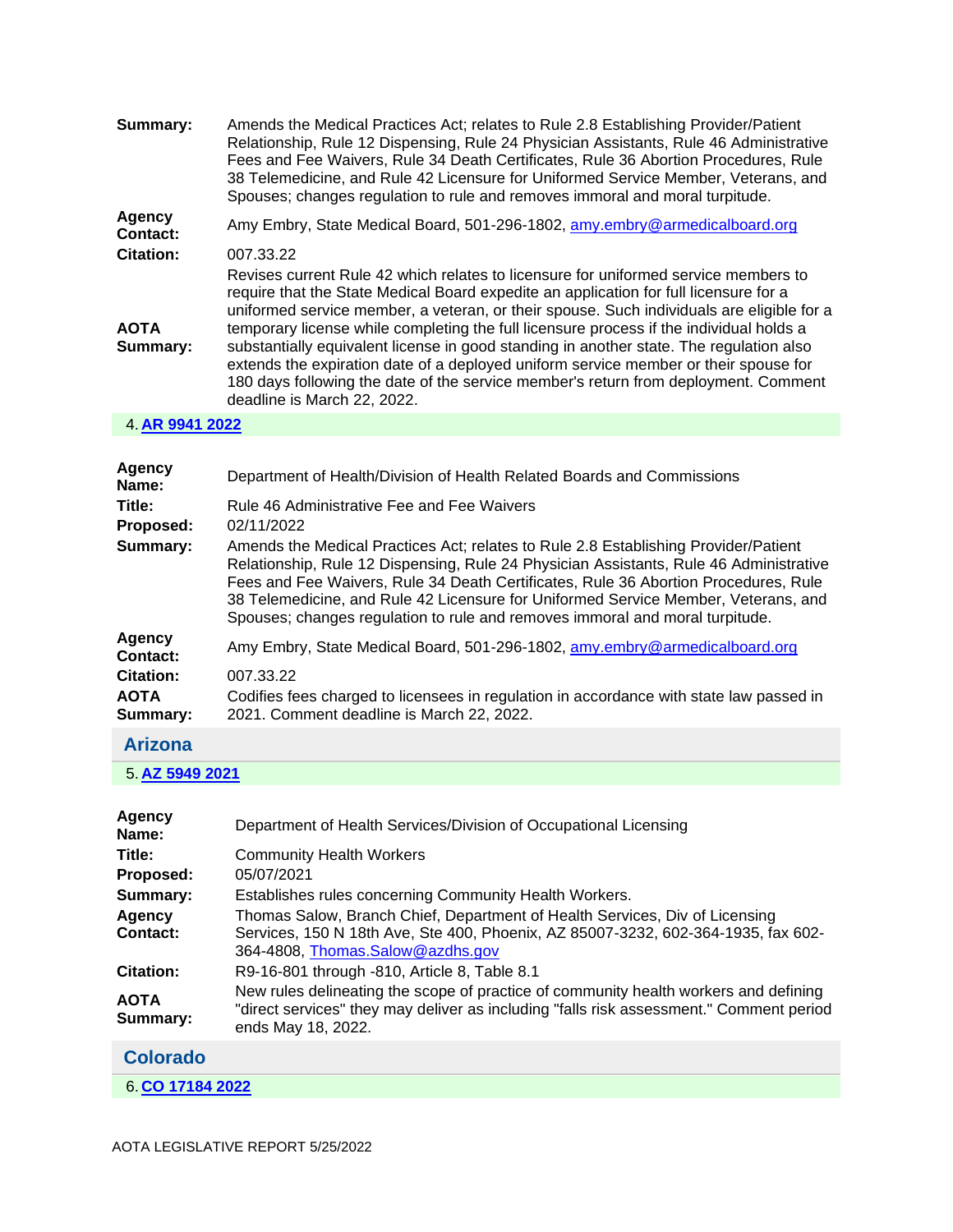| Agency<br>Name:                      | Department of Regulatory Agencies/Division of Professions and<br>Occupations/Occupational Therapy Licensure                                                                                                                                                                                                                                                                                                                                                                                                                                                                                           |
|--------------------------------------|-------------------------------------------------------------------------------------------------------------------------------------------------------------------------------------------------------------------------------------------------------------------------------------------------------------------------------------------------------------------------------------------------------------------------------------------------------------------------------------------------------------------------------------------------------------------------------------------------------|
| Title:                               | Occupational Therapy Rules and Regulations                                                                                                                                                                                                                                                                                                                                                                                                                                                                                                                                                            |
| Proposed:                            | 03/01/2022                                                                                                                                                                                                                                                                                                                                                                                                                                                                                                                                                                                            |
| <b>Emergency</b><br><b>Adoption:</b> | 03/01/2022                                                                                                                                                                                                                                                                                                                                                                                                                                                                                                                                                                                            |
| Summary:                             | Amends and extends Executive Orders D 2021 124, D 2021 125, D 2021 129, D 2021<br>132, D 2021 136, D 2021 139, D 2021 141, D 2022 003, and D 2022 010, to expand<br>the workforce of trained medical personnel available to provide healthcare services<br>within inpatient facilities due to the coronavirus disease 2019 pandemic in Colorado.                                                                                                                                                                                                                                                      |
| Agency<br>Contact:                   | Elena M. Kemp, Regulatory Coordinator, 303-894-7426,<br>dora_dpo_rulemaking@state.co.us                                                                                                                                                                                                                                                                                                                                                                                                                                                                                                               |
| <b>Citation:</b>                     | 3 CCR 715-1                                                                                                                                                                                                                                                                                                                                                                                                                                                                                                                                                                                           |
| <b>AOTA</b><br>Summary:              | Adopted emergency rules authorizing OTs and OTAs to perform services delegated by<br>certain health care providers while working in a specific settings provided the OT or<br>OTA has been adequately cross-trained as determined by the facility and expands the<br>OT and OTA scope of practice to authorize OTs and OTAs to provide COVID-19<br>vaccinations while working in certain settings and as delegated by certain health care<br>providers. The Executive Order authorizing these rules to be promulgated and to<br>remain in effect has been extended until 30 days from April 23, 2022. |
| Elerida                              |                                                                                                                                                                                                                                                                                                                                                                                                                                                                                                                                                                                                       |

# <span id="page-3-0"></span>**Florida**

|  |  |  | 7 FL 48799 2021 |  |  |  |  |
|--|--|--|-----------------|--|--|--|--|
|--|--|--|-----------------|--|--|--|--|

| Agency<br>Name:         | Department of Health/Board of Occupational Therapy                                                                                                                                                                |
|-------------------------|-------------------------------------------------------------------------------------------------------------------------------------------------------------------------------------------------------------------|
| Title:                  | Requirements for License Renewal of an Active License                                                                                                                                                             |
| Proposed:               | 11/23/2021                                                                                                                                                                                                        |
| Summary:                | Amends rules regarding continuing education credit for Occupational Therapists who<br>supervise Occupational Therapy Doctoral Capstone residency students.                                                        |
| Agency                  | Allen Hall, Executive Director, Board of Occupational Therapy/MQA, 4052 Bald                                                                                                                                      |
| Contact:                | Cypress Way, Bin C05, Tallahassee, FL 32399                                                                                                                                                                       |
| <b>Citation:</b>        | FAC 64B11-5.001                                                                                                                                                                                                   |
| <b>AOTA</b><br>Summary: | Proposed amendment to the Board's continuing education rules to allow for continuing<br>education to be earned by supervising an entry-level doctoral capstone student.<br>Comment period ends December 29, 2021. |

### <span id="page-3-1"></span>**Iowa**

#### 8. **[IA 5855 2021](https://protect-us.mimecast.com/s/0BpaCgJDZlhAwm9ES6cpDv?domain=custom.statenet.com)**

| Agency<br>Name: | <b>College Student Aid Commission</b>                                                                                                                                                                                                                                                                                                                                                                                                                                              |
|-----------------|------------------------------------------------------------------------------------------------------------------------------------------------------------------------------------------------------------------------------------------------------------------------------------------------------------------------------------------------------------------------------------------------------------------------------------------------------------------------------------|
| Title:          | Health Care Professional Recruitment Program                                                                                                                                                                                                                                                                                                                                                                                                                                       |
| Proposed:       | 08/11/2021                                                                                                                                                                                                                                                                                                                                                                                                                                                                         |
| Summary:        | Expands loan repayment eligibility to health professionals who graduate from lowa<br>Regents universities and lowa private colleges and universities, and who agree to<br>practice in rural lowa. Includes athletic trainers and occupational therapists as eligible<br>health care professionals. Also includes a definition of eligible rural community;<br>implements criteria to prioritize awards in the event that funding is not sufficient to award<br>all new applicants. |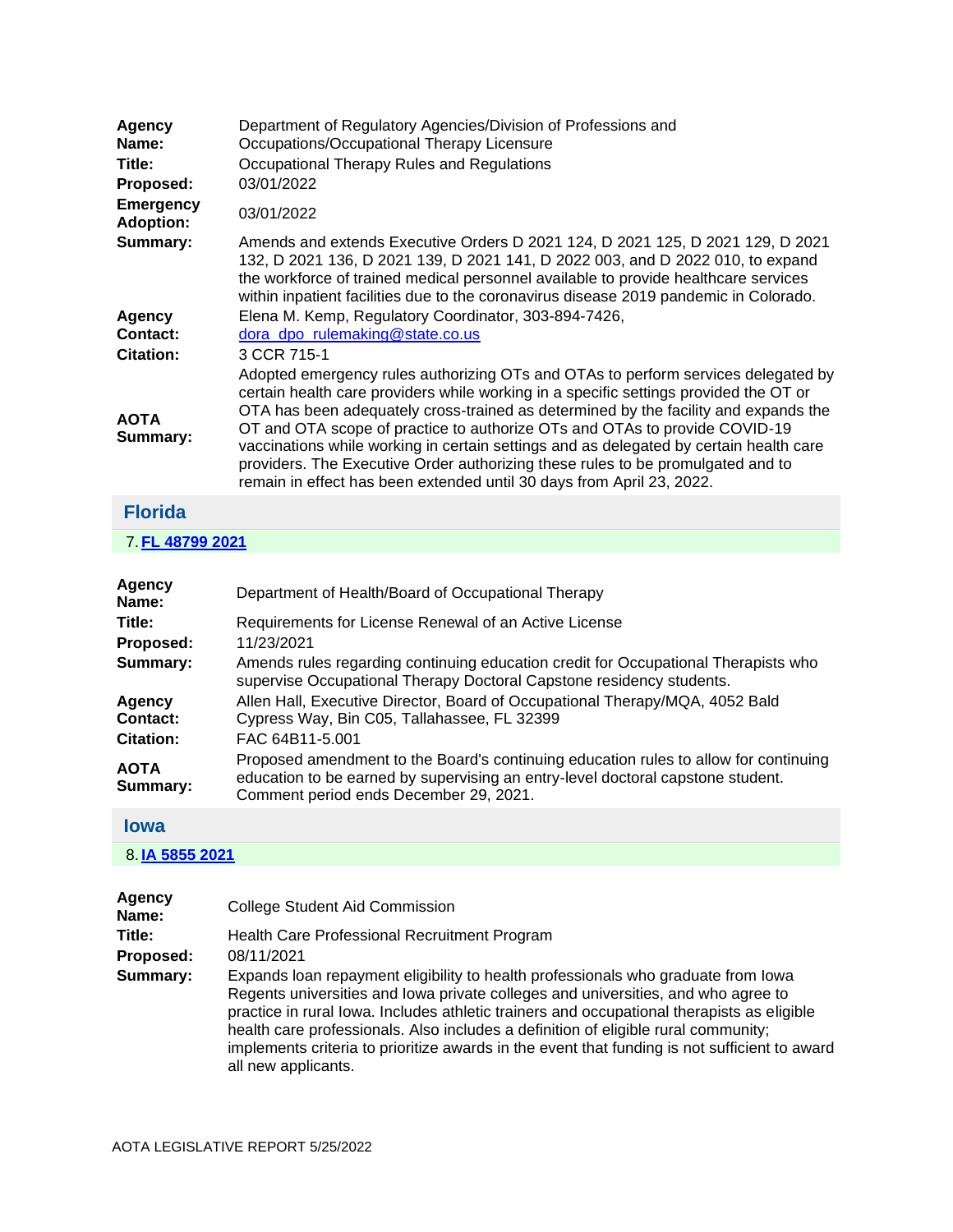| Agency<br><b>Contact:</b> | Mark Wiederspan, Executive Director, College Student Aid Commission, 475 SW Fifth<br>St, Ste D, Des Moines, IA 50309, 515-725-3410, fax 515-725-3401,<br>mark.wiederspan@iowa.gov                                                                                                                                      |
|---------------------------|------------------------------------------------------------------------------------------------------------------------------------------------------------------------------------------------------------------------------------------------------------------------------------------------------------------------|
| <b>Citation:</b>          | IAC 283-14.1, .2                                                                                                                                                                                                                                                                                                       |
| <b>AOTA</b><br>Summary:   | Expands loan repayment eligibility to health professionals, now including athletic<br>trainers and occupational therapists, who graduate from Iowa Regents universities and<br>lowa private colleges and universities and who agree to practice in eligible rural<br>communities. Comment deadline is August 31, 2021. |
| <b>Idaho</b>              |                                                                                                                                                                                                                                                                                                                        |

<span id="page-4-0"></span>9. **[ID 10714 2020](https://protect-us.mimecast.com/s/0z2ECjRgZocnG38oIg0FuP?domain=custom.statenet.com)**

| Agency<br>Name:                             | <b>Bureau of Occupational Licenses</b>                                                                                                                                                                                                                                                                                                                                                                                                                                                                                                                                                                                                                                                                                                                                                                                                                               |
|---------------------------------------------|----------------------------------------------------------------------------------------------------------------------------------------------------------------------------------------------------------------------------------------------------------------------------------------------------------------------------------------------------------------------------------------------------------------------------------------------------------------------------------------------------------------------------------------------------------------------------------------------------------------------------------------------------------------------------------------------------------------------------------------------------------------------------------------------------------------------------------------------------------------------|
| Title:<br>Proposed:                         | Occupational Therapists and Assistants<br>02/21/2020                                                                                                                                                                                                                                                                                                                                                                                                                                                                                                                                                                                                                                                                                                                                                                                                                 |
| <b>Emergency</b><br><b>Adoption:</b>        | 02/21/2020                                                                                                                                                                                                                                                                                                                                                                                                                                                                                                                                                                                                                                                                                                                                                                                                                                                           |
| Summary:                                    | Relates to licensure fees for occupational therapists and occupational therapy<br>assistants.                                                                                                                                                                                                                                                                                                                                                                                                                                                                                                                                                                                                                                                                                                                                                                        |
| Agency<br>Contact:                          | Rob McQuade, Division of Occupational and Professional Licenses, 700 W. State St,<br>PO Box 83720, Boise, ID 83720, 208-334-3233                                                                                                                                                                                                                                                                                                                                                                                                                                                                                                                                                                                                                                                                                                                                     |
| <b>Citation:</b><br><b>AOTA</b><br>Summary: | IDAPA 24.06.01<br>Revises Board rules by 1) establishing conditions under which specific tasks may be<br>delegated to an OT aide, 2) requiring a minimum of 10 contact hours be completed to<br>renew a license, 5 of which must be directly related to the provision of OT services, 3)<br>clarifying what topics may be considered directly related to the provision of OT<br>services and what other topics are acceptable, 4) establishing requirements for<br>inactive licensees to convert their license to an active license when the license has<br>been inactive for less than 5 years, 5) establishing requirements for inactive licensees<br>to convert their license to an active license when the license has been inactive for<br>greater than 5 years, 6) revising fees, and 7) setting standards for the provision of OT<br>services via telehealth. |
|                                             | These permanent rules have been proposed for adoption to replace the temporary<br>rules currently in effect. The proposed permanent rules are the same as the<br>temporary rules currently in effect. The permanent rule proposal has been adopted<br>pending legislative review.                                                                                                                                                                                                                                                                                                                                                                                                                                                                                                                                                                                    |
| 10. ID 10960 2021                           |                                                                                                                                                                                                                                                                                                                                                                                                                                                                                                                                                                                                                                                                                                                                                                                                                                                                      |
|                                             |                                                                                                                                                                                                                                                                                                                                                                                                                                                                                                                                                                                                                                                                                                                                                                                                                                                                      |

| Agency<br>Name:                        | <b>Bureau of Occupational Licenses</b>                                                                                                                                                                       |
|----------------------------------------|--------------------------------------------------------------------------------------------------------------------------------------------------------------------------------------------------------------|
| Title:                                 | Rules of the Board of Architectural Examiners                                                                                                                                                                |
| Proposed:                              | 07/01/2021                                                                                                                                                                                                   |
| <b>Emergency</b><br><b>Adoption:</b>   | 07/01/2021                                                                                                                                                                                                   |
| Summary:                               | Adopts and republishes specified existing rule chapters previously submitted to and<br>reviewed by the Idaho Legislature under IDAPA 24, rules of the Division of<br>Occupational and Professional Licenses. |
| Agency<br>Contact:<br><b>Citation:</b> | Tim Frost, Operations and Regulatory Bureau Chief, 11351 W. Chinden Boulevard,<br>Boise, ID 83714, P.O. Box 83720, Boise, ID 83720-0063, ibol@ibol.idaho.gov<br>IDAPA 24.01 through 24.39                    |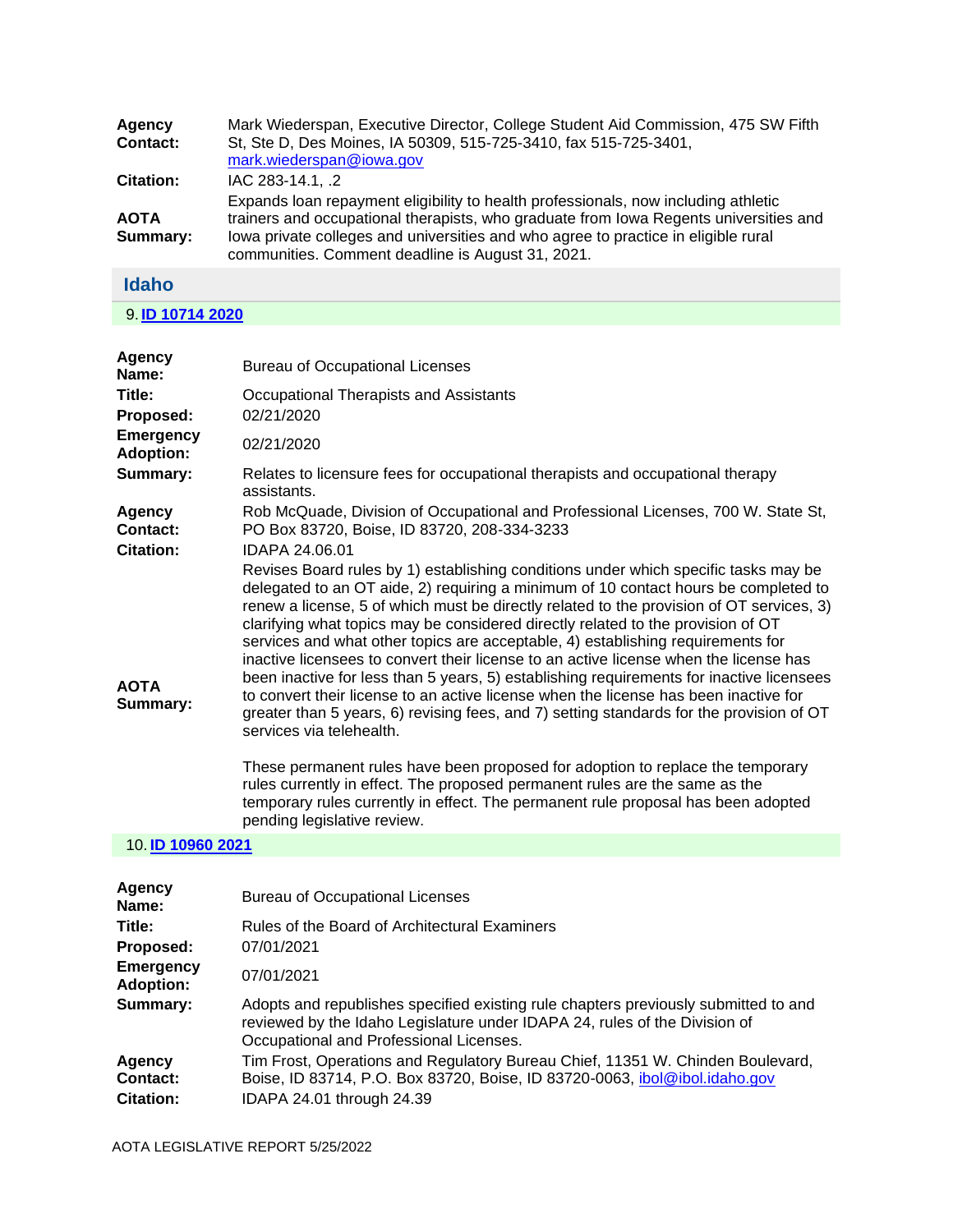| <b>AOTA</b><br>Summary: | Notice of adoption of temporary OT licensing board rules, effective July 1, 2021. A |
|-------------------------|-------------------------------------------------------------------------------------|
|                         | public hearing has been scheduled on the proposed permanent adoption of OT Board    |
|                         | rules and the rules of all licensing boards under the Division of Occupational and  |
|                         | Professional Licenses. As of December 22, 2021, this proposal is pending review by  |
|                         | the state legislature.                                                              |

# <span id="page-5-0"></span>**Kentucky**

#### 11. **[KY 24697 2021](https://protect-us.mimecast.com/s/yI3sClYkxqC2PAxRIlj-6y?domain=custom.statenet.com)**

| Cabinet for Health and Family Services/Department for Medicaid Services/Division of<br>Policy and Operations                                                                                                                                                                                                                                                                                                                                                                                                                                                                                                                                      |
|---------------------------------------------------------------------------------------------------------------------------------------------------------------------------------------------------------------------------------------------------------------------------------------------------------------------------------------------------------------------------------------------------------------------------------------------------------------------------------------------------------------------------------------------------------------------------------------------------------------------------------------------------|
| Telehealth Service Coverage and Reimbursement                                                                                                                                                                                                                                                                                                                                                                                                                                                                                                                                                                                                     |
| 10/15/2021                                                                                                                                                                                                                                                                                                                                                                                                                                                                                                                                                                                                                                        |
| This administrative regulation establishes the Department for Medicaid Services'<br>coverage and reimbursement policies relating to telehealth services in accordance with<br>KRS 205.559 and 205.5591.                                                                                                                                                                                                                                                                                                                                                                                                                                           |
| Krista Quarles, Policy Analyst, Office of Legislative and Regulatory Affairs, 275 E Main<br>Street 5 W-A, Frankfort, KY 40621, 502-564-6746, fax 502-564-7091,<br>CHFSregs@ky.gov                                                                                                                                                                                                                                                                                                                                                                                                                                                                 |
| 907 KAR 3:170                                                                                                                                                                                                                                                                                                                                                                                                                                                                                                                                                                                                                                     |
| Proposed amendments to Medicaid regulations related to telehealth, specifically<br>repealing the definition of "face to face", adding definitions of "in-person" and remote<br>patient monitoring, establishing a patient's right to receive care in-person or via<br>synchronous telehealth, establishing reimbursement for audio-only telehealth<br>encounters, establishing the right of the Department of Medicaid Services to restrict<br>participation by an out-of-state telehealth provider, and delineating specific conditions<br>eligible for remote patient monitoring, among other edits. Comment period ended in<br>December, 2021. |
|                                                                                                                                                                                                                                                                                                                                                                                                                                                                                                                                                                                                                                                   |

#### **Louisiana**

12. **[LA 15848 2020](https://protect-us.mimecast.com/s/z533CmZ0OrhjPAzySMFzpM?domain=custom.statenet.com)**

| Department of Health/Office of the Secretary/Bureau of Health Services Financing                                                                                                                                                                                                                                                                                                                                      |
|-----------------------------------------------------------------------------------------------------------------------------------------------------------------------------------------------------------------------------------------------------------------------------------------------------------------------------------------------------------------------------------------------------------------------|
| <b>Emergency Telemedicine</b>                                                                                                                                                                                                                                                                                                                                                                                         |
| 03/16/2020                                                                                                                                                                                                                                                                                                                                                                                                            |
| 03/16/2020                                                                                                                                                                                                                                                                                                                                                                                                            |
| Adopts rules pertaining to Emergency Telemedicine in an emergency basis.                                                                                                                                                                                                                                                                                                                                              |
| Department of Health, PO Box 629, Baton Rouge, LA 70821-0629, 225-342-9500, fax<br>225-342-5568                                                                                                                                                                                                                                                                                                                       |
| LAC 50:1.505                                                                                                                                                                                                                                                                                                                                                                                                          |
| Emergency rule in effect starting April 20, 2022 authorizing Medicaid to temporarily<br>cover services provided through the use of an interactive audio telecommunications<br>system, without the requirement of video, if such action is deemed necessary to<br>ensure sufficient services are available to meet beneficiaries' needs. A Notice of Intent<br>to adopt this rule permanently has also been published. |
|                                                                                                                                                                                                                                                                                                                                                                                                                       |

#### 13. **[LA 16493 2022](https://protect-us.mimecast.com/s/TtLCCn5mxvH73Kv9tM9jia?domain=custom.statenet.com)**

| Agency<br>Name: | Department of Health/Office of the Secretary/Bureau of Health Services Financing |
|-----------------|----------------------------------------------------------------------------------|
| Title:          | Emergency Telemedicine/Telehealth                                                |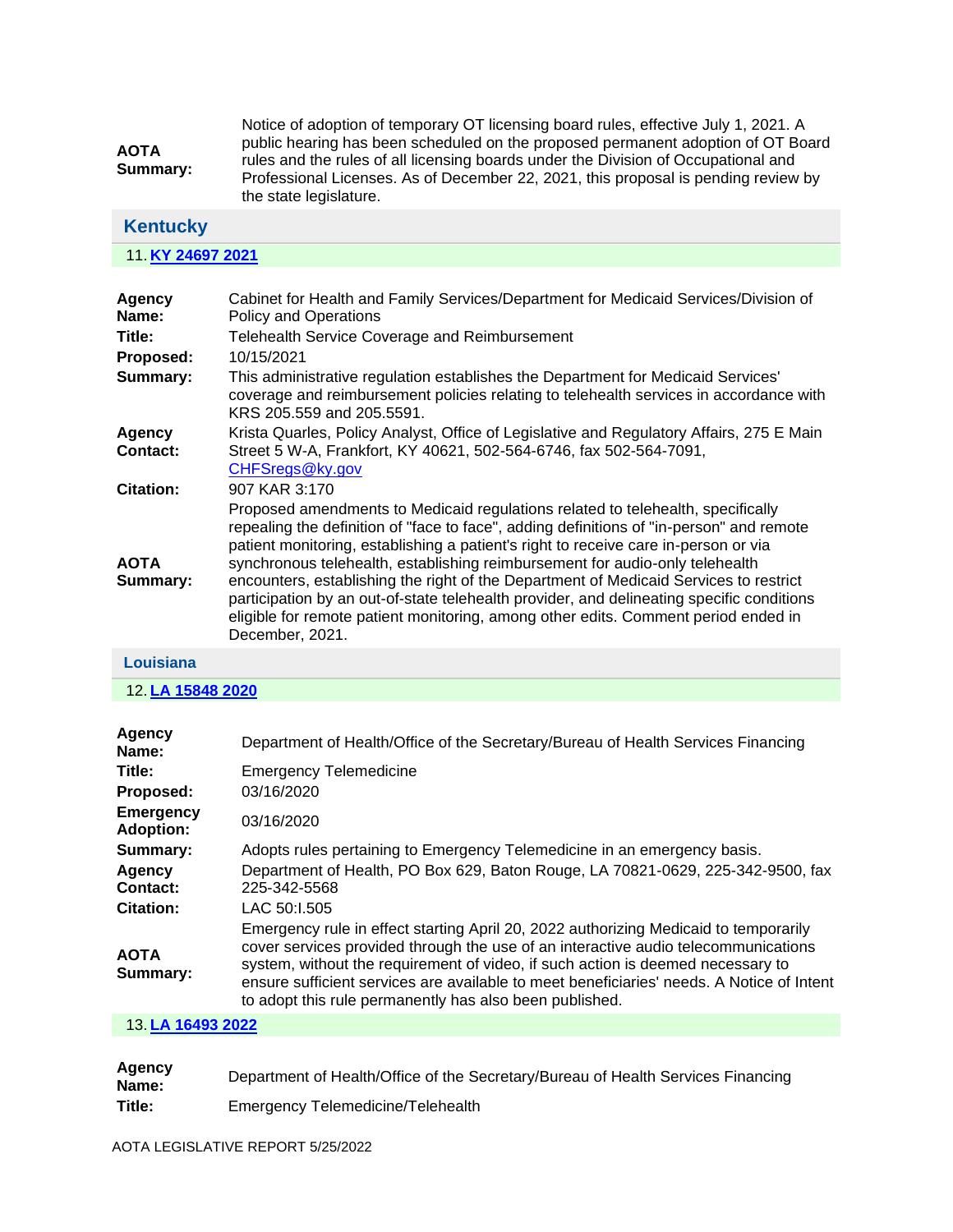| Proposed:               | 04/20/2022                                                                                                                                                                                                                                                                                                                                                                                                                                                                                                                                                                                 |
|-------------------------|--------------------------------------------------------------------------------------------------------------------------------------------------------------------------------------------------------------------------------------------------------------------------------------------------------------------------------------------------------------------------------------------------------------------------------------------------------------------------------------------------------------------------------------------------------------------------------------------|
| Summary:                | Establishes provisions allowing coverage of telemedicine and or telehealth services<br>provided through an interactive audio system, without the requirement of video.                                                                                                                                                                                                                                                                                                                                                                                                                     |
| Agency                  | Patrick Gilles, Bureau of Health Services Financing, PO Box 91030, Baton Rouge, LA                                                                                                                                                                                                                                                                                                                                                                                                                                                                                                         |
| Contact:                | 70821-9030                                                                                                                                                                                                                                                                                                                                                                                                                                                                                                                                                                                 |
| <b>Citation:</b>        | LAC 50:1.501, 503, 505                                                                                                                                                                                                                                                                                                                                                                                                                                                                                                                                                                     |
| <b>AOTA</b><br>Summary: | Proposed permanent rule authorizing Medicaid to cover temporarily services provided<br>through an interactive audio telecommunications system, without the requirement of<br>video, if such action is deemed necessary to ensure services are available to meet<br>beneficiaries' needs. The rule also defines telehealth/telemedicine as an interactive<br>audio and video telecommunications system allowing for real-time communications<br>between a distant site practitioner and the beneficiary without a restriction on the<br>originating site. Comment period ends May 31, 2022. |

## <span id="page-6-0"></span>**Massachusetts**

#### 14. **[MA 11399 2020](https://protect-us.mimecast.com/s/n9FQCo2nVwFrPBE2cBAsQe?domain=custom.statenet.com)**

| Agency<br>Name:<br>Title:<br>Proposed:<br>Adopted:<br>Summary: | Office of Consumer Affairs and Business Regulation/Division of Professional<br>Licensure/Board of Registration of Allied Health Professions<br><b>Occupational Therapists</b><br>01/10/2020<br>08/07/2020<br>Clarifies the roles and responsibilities of occupational therapists and occupational<br>therapy assistants in providing care, supervision, and in documenting assessments and                                                     |
|----------------------------------------------------------------|------------------------------------------------------------------------------------------------------------------------------------------------------------------------------------------------------------------------------------------------------------------------------------------------------------------------------------------------------------------------------------------------------------------------------------------------|
| Agency                                                         | other client encounters; clarifies the standards of practice, supervision, and<br>documentation for athletic trainers, clarifies the roles and responsibilities of physical<br>therapists and physical therapist assistants; creates biennial continuing competence<br>standards for all professions and individual licenses, including documentation.<br>Board of Allied Health Professionals, 1000 Washington St, Ste 710, Boston, MA 02118, |
| Contact:                                                       | 617-727-0054                                                                                                                                                                                                                                                                                                                                                                                                                                   |
| <b>Citation:</b>                                               | 259 CMR 3.00, 4.00, 5.00, 7.00                                                                                                                                                                                                                                                                                                                                                                                                                 |
| <b>AOTA</b><br>Summary:                                        | Implements continuing competence requirements for OTs and OTAs in Massachusetts<br>and amends rules regarding definitions, roles and responsibilities, OT aides,<br>supervision, documentation, and grounds for disciplinary action. All proposed OT rule<br>amendments have been adopted and went into effect on August 7. Proposed OT and<br>PT continuing education rules have been approved and went into effect on April 29,<br>2022.     |

#### 15. **[MA 11556 2021](https://protect-us.mimecast.com/s/8gadCpYo8xCnOvm4I59F9H?domain=custom.statenet.com)**

| <b>Agency</b><br>Name: | Executive Office of Health and Human Services/Office of Medicaid                                                                                                                                                                                                                                                                                                                                              |
|------------------------|---------------------------------------------------------------------------------------------------------------------------------------------------------------------------------------------------------------------------------------------------------------------------------------------------------------------------------------------------------------------------------------------------------------|
| Title:                 | Home Health Agency                                                                                                                                                                                                                                                                                                                                                                                            |
| Proposed:              | 01/29/2021                                                                                                                                                                                                                                                                                                                                                                                                    |
| Summary:               | Establishes and clarifies prior authorization limits and requirements. Establishes that<br>home health aide services may be provided absent a need for skilled nursing services,<br>and sets standards for training and competency of home health aides. Expands<br>providers qualified to order home health services. Clarifies and strengthens prohibited<br>marketing activities for home health agencies. |
| Agency<br>Contact:     | D. Briggs, 100 Hancock St, 6th Floor, Quincy, MA 02171                                                                                                                                                                                                                                                                                                                                                        |
| <b>Citation:</b>       | 130 CMR 403                                                                                                                                                                                                                                                                                                                                                                                                   |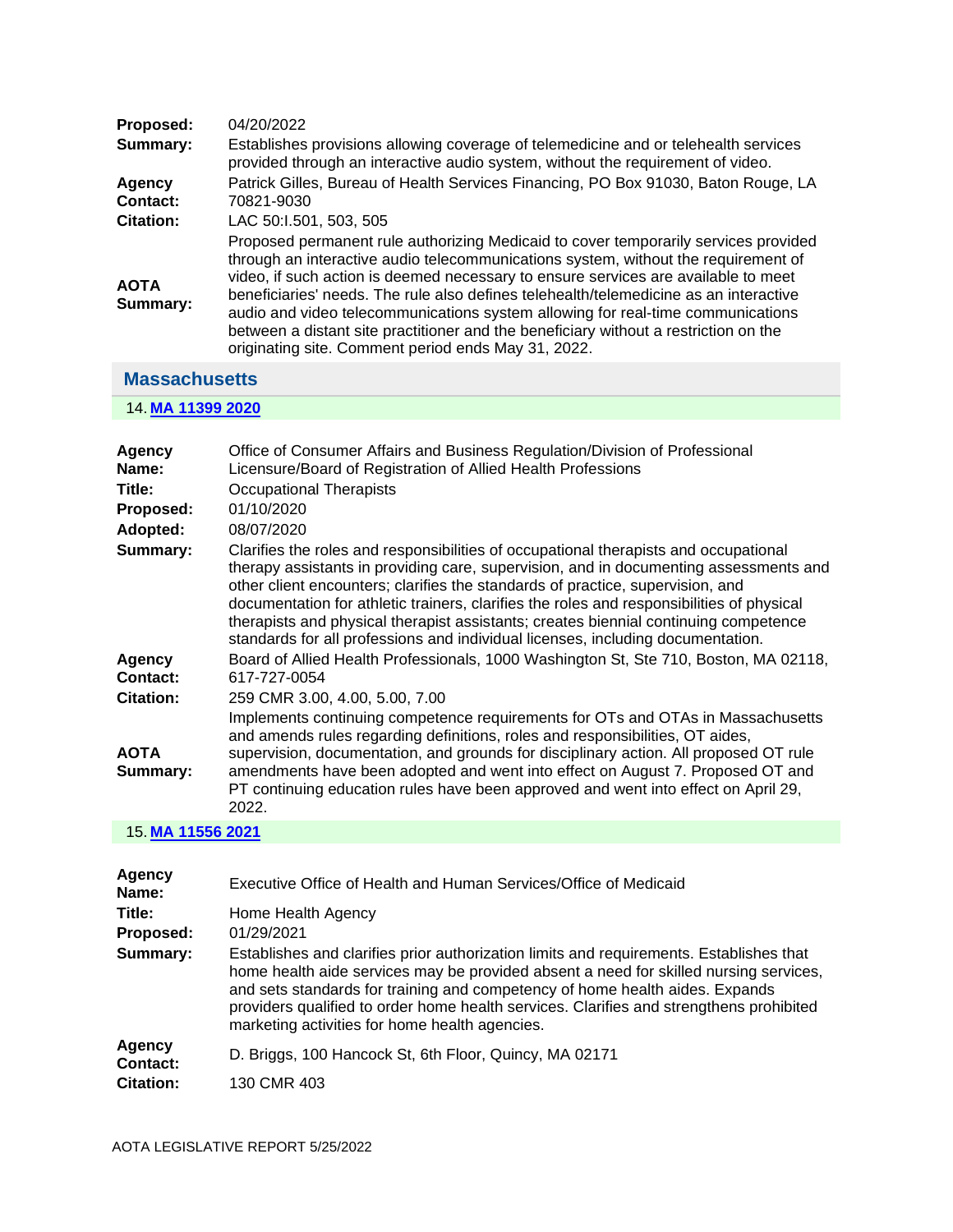| <b>AOTA</b><br>Summary: | Proposed amendments to Medicaid home health rules, including definitions of       |
|-------------------------|-----------------------------------------------------------------------------------|
|                         | occupational therapy, occupational therapist, and occupational therapy assistant. |
|                         | Comment deadline is February 12, 2021.                                            |

#### <span id="page-7-0"></span>**Missouri**

16. **[MO 26867 2021](https://protect-us.mimecast.com/s/fWvPCqxp7yF8kzZYsjhjiD?domain=custom.statenet.com)**

| <b>Agency</b><br>Name:               | Department of Social Services/MO HealthNet Division                                                                                                                                                                                                                                                          |
|--------------------------------------|--------------------------------------------------------------------------------------------------------------------------------------------------------------------------------------------------------------------------------------------------------------------------------------------------------------|
| Title:                               | Home Health Care Services                                                                                                                                                                                                                                                                                    |
| Proposed:                            | 10/05/2021                                                                                                                                                                                                                                                                                                   |
| <b>Emergency</b><br><b>Adoption:</b> | 10/05/2021                                                                                                                                                                                                                                                                                                   |
| Adopted:                             | 03/15/2022                                                                                                                                                                                                                                                                                                   |
| Summary:                             | Allows the adult expansion group described in Article IV Section 36(c) of the Missouri<br>Constitution to receive habilitative services through the Missouri Home Health<br>Program; updates the incorporated by reference dates.                                                                            |
| <b>Agency</b><br>Contact:            | Department of Social Services, Legal Services Division-Rulemaking, PO Box 1527,<br>Jefferson City, MO 65102-1527, Rules.Comment@dss.mo.gov                                                                                                                                                                   |
| <b>Citation:</b>                     | 13 CSR 70-90.010                                                                                                                                                                                                                                                                                             |
| <b>AOTA</b><br>Summary:              | Adopted emergency rule requiring coverage of PT, OT, and speech therapy home<br>health services for the adult Medicaid expansion group as a result of the state<br>expanding Medicaid under the ACA. Emergency rule expires in April, 2022. Rule has<br>been adopted and goes into effect on April 30, 2022. |

17. **[MO 26971 2022](https://protect-us.mimecast.com/s/F_83Crkq8zC8n1EQs2UzPY?domain=custom.statenet.com)**

| <b>Agency</b><br>Name:                 | Department of Social Services/MO HealthNet Division                                                                                                                                                                                                                                                                                                                                                                                                                                                                                                                                                                                  |
|----------------------------------------|--------------------------------------------------------------------------------------------------------------------------------------------------------------------------------------------------------------------------------------------------------------------------------------------------------------------------------------------------------------------------------------------------------------------------------------------------------------------------------------------------------------------------------------------------------------------------------------------------------------------------------------|
| Title:                                 | Telemedicine Services                                                                                                                                                                                                                                                                                                                                                                                                                                                                                                                                                                                                                |
| Proposed:                              | 11/22/2021                                                                                                                                                                                                                                                                                                                                                                                                                                                                                                                                                                                                                           |
| Summary:                               | The purpose of this rule is to establish the division's guidelines regarding coverage and<br>reimbursement for telemedicine services. The goal of this policy is to allow greater<br>access to care for MO HealthNet participants.                                                                                                                                                                                                                                                                                                                                                                                                   |
| Agency<br>Contact:<br><b>Citation:</b> | Department of Social Services, Legal Services Division-Rulemaking, PO Box 1527,<br>Jefferson City, MO 65102-1527, Rules.Comment@dss.mo.gov<br>13 CSR 70-3.330                                                                                                                                                                                                                                                                                                                                                                                                                                                                        |
| <b>AOTA</b><br>Summary:                | Proposed telehealth rules for MO HealthNet covered services and enrolled providers.<br>The rules define various terms, establish that an originating site can be a patient's<br>home, set forth standards by which the patient-provider relationship may be established<br>included by telehealth, requires that to be covered a telehealth service must be<br>medically necessary and performed using the same standard of care as if the service<br>were provided in-person, and sets forth requirements for prior authorization, utilization<br>review, reimbursement, and confidentiality. Comment deadline is February 2, 2022. |

## <span id="page-7-1"></span>**New Hampshire**

18. **[NH 10267 2022](https://protect-us.mimecast.com/s/pXDFCv2xlEF7L2xwtvK8dH?domain=custom.statenet.com)**

| <b>Agency</b><br>Name: | Office of Licensed Allied Health Professionals/Occupational Therapy Governing Board |
|------------------------|-------------------------------------------------------------------------------------|
| Title:                 | <b>Continued Status</b>                                                             |
| Proposed:              | 01/06/2022                                                                          |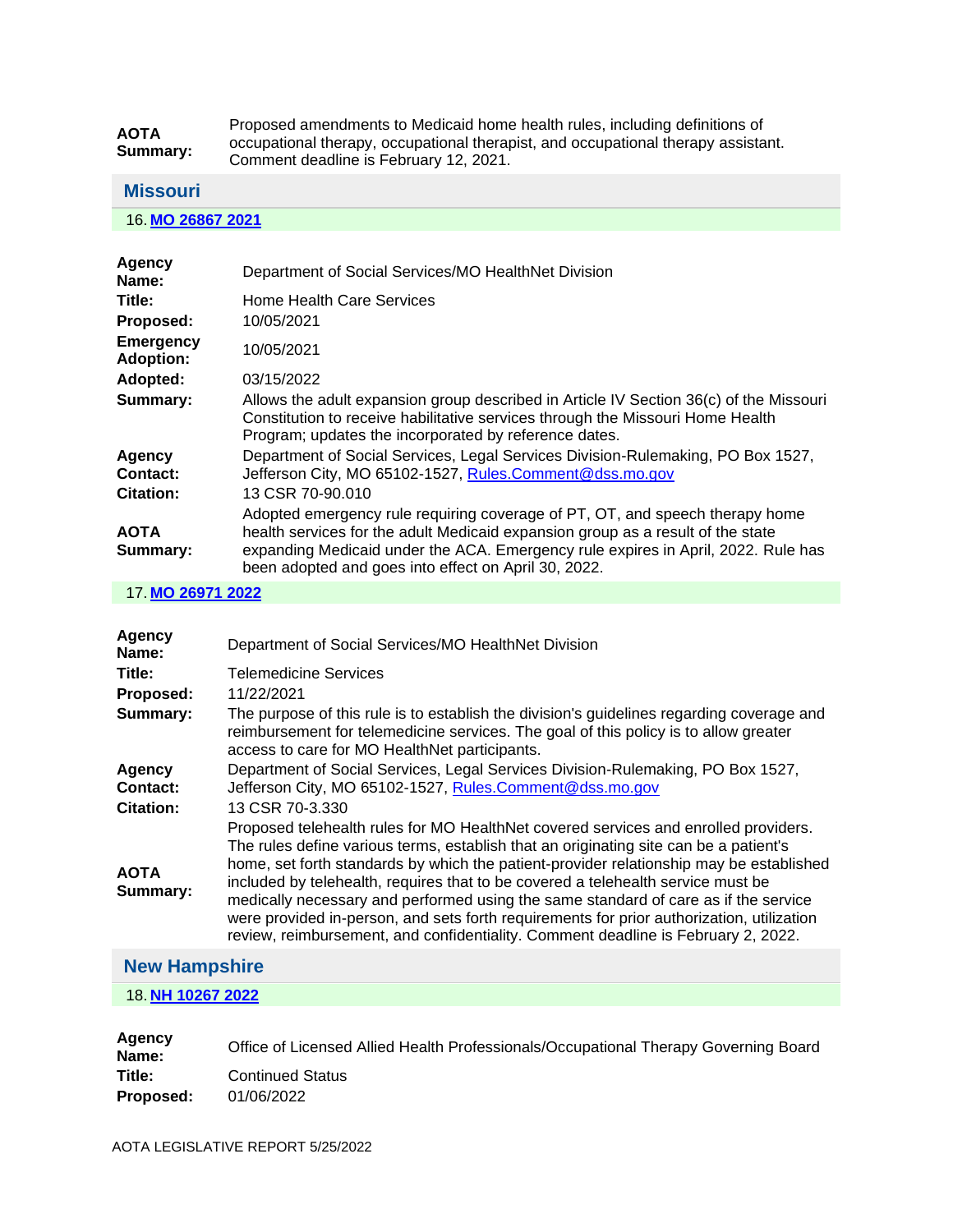| Summary:                | Amends rules relating to Continued Status.                                                                                                                                                                                                                                                                                                                                                                                                    |
|-------------------------|-----------------------------------------------------------------------------------------------------------------------------------------------------------------------------------------------------------------------------------------------------------------------------------------------------------------------------------------------------------------------------------------------------------------------------------------------|
| Agency<br>Contact:      | Tina M Kelley, Program Specialist IV, Office of Professional Licensure and Certification,<br>7 Eagle Square, Concord, NH 03301, 603-271-5247, fax 603-271-0597, OPLC-<br>Rules@oplc.nh.gov                                                                                                                                                                                                                                                    |
| <b>Citation:</b>        | Occ 400                                                                                                                                                                                                                                                                                                                                                                                                                                       |
| <b>AOTA</b><br>Summary: | Proposal makes numerous changes to the OT Board rules. Proposed amendments<br>include the definition of active in the profession as it pertains to an applicant for<br>reinstatement of a license, the process for renewal and reinstatement of a license,<br>continuing education requirements, and the required supervision form. As of April 7, the<br>proposal is under consideration by a legislative committee on administrative rules. |
|                         |                                                                                                                                                                                                                                                                                                                                                                                                                                               |

#### <span id="page-8-0"></span>**Nevada**

19. **[NV 6981 2021](https://protect-us.mimecast.com/s/5D2sCwpyVGsGVAKltmb5Ga?domain=custom.statenet.com)**

| Board of Occupational Therapy                                                                                                                                                                                                                                                                                                                                                                                                                                                                                                                                                                                                                                                     |
|-----------------------------------------------------------------------------------------------------------------------------------------------------------------------------------------------------------------------------------------------------------------------------------------------------------------------------------------------------------------------------------------------------------------------------------------------------------------------------------------------------------------------------------------------------------------------------------------------------------------------------------------------------------------------------------|
| Licenses and Continuing Education                                                                                                                                                                                                                                                                                                                                                                                                                                                                                                                                                                                                                                                 |
| 11/09/2021                                                                                                                                                                                                                                                                                                                                                                                                                                                                                                                                                                                                                                                                        |
| 04/11/2022                                                                                                                                                                                                                                                                                                                                                                                                                                                                                                                                                                                                                                                                        |
| Amends rule relating to occupational therapy; revising provisions relating to late renewal<br>of a license; provisional licensure; continuing education requirements; and providing<br>other matters properly relating thereto.                                                                                                                                                                                                                                                                                                                                                                                                                                                   |
| Board of Occupational Therapy, 6170 Mae Anne Ave, Ste 1, Reno, NV 89523, 775-746-<br>4101, fax 775-746-4105, board@nvot.org                                                                                                                                                                                                                                                                                                                                                                                                                                                                                                                                                       |
| NAC 640A.030, .065, .070, .090                                                                                                                                                                                                                                                                                                                                                                                                                                                                                                                                                                                                                                                    |
| Initial draft of rule amendments that would prohibit the Board from accepting any license<br>renewal submitted more than 30 days after the license expiration date, repealing the<br>requirement that an individual who receives a provisional license, who was previously<br>certified, and who has not practiced within 5 years before receipt of the license must<br>complete 640 hours of supervised practice under a licensed OT, and repealing the<br>requirement that a licensee submit a certain form to the Board to show compliance with<br>continuing education requirements. Proposal has been approved by the legislature and<br>went into effect on April 11, 2022. |
|                                                                                                                                                                                                                                                                                                                                                                                                                                                                                                                                                                                                                                                                                   |

## <span id="page-8-1"></span>**New York**

20. **[NY 30261 2022](https://protect-us.mimecast.com/s/Ty1WCxkznJC1R9kEHDmMSR?domain=custom.statenet.com)**

| <b>Agency Name:</b>                  | Department of Health                                                                                                                                                                                      |
|--------------------------------------|-----------------------------------------------------------------------------------------------------------------------------------------------------------------------------------------------------------|
| Title:                               | <b>Telehealth Services</b>                                                                                                                                                                                |
| Proposed:                            | 12/22/2021                                                                                                                                                                                                |
| <b>Emergency</b><br><b>Adoption:</b> | 12/22/2021                                                                                                                                                                                                |
| Summary:                             | To ensure continuity of care of telehealth services provided to Medicaid enrollees.                                                                                                                       |
| Agency<br>Contact:                   | Katherine Ceroalo, DOH, Bureau of Program Counsel, Reg. Affairs Unit, Rm 2438,<br>ESP Tower Building, Albany, NY 12237, 518-473-7488, regsqna@health.ny.gov                                               |
| <b>Citation:</b>                     | Title 18 NYCRR Part 538                                                                                                                                                                                   |
| <b>AOTA Summary:</b>                 | Emergency rule continues to allow all Medicaid enrolled providers to provide<br>services via telehealth to Medicaid enrollees until permanent regulations are<br>promulgated. Rule expires June 19, 2022. |
|                                      |                                                                                                                                                                                                           |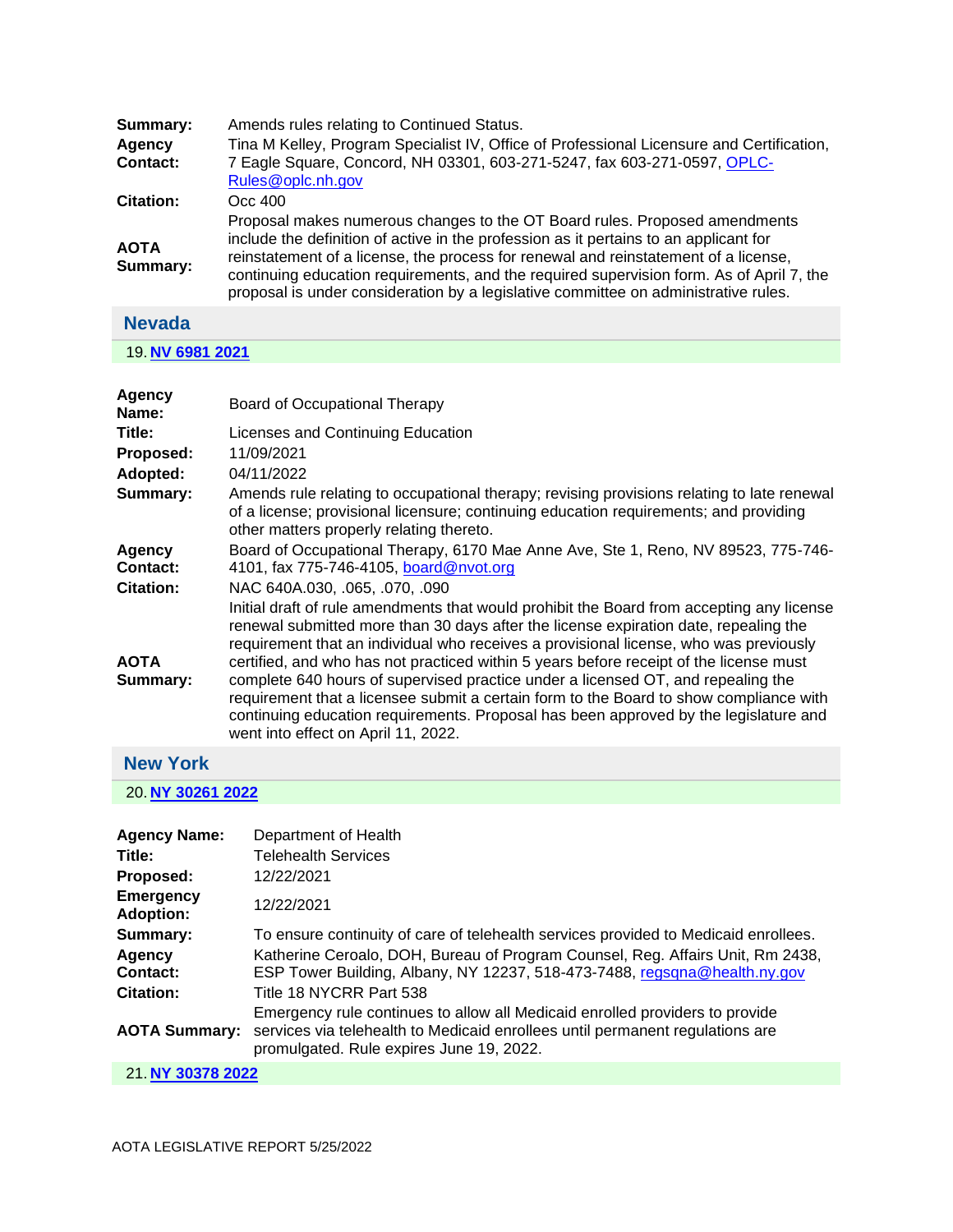| Department of Health                                                                                                                                                                                                                                                                                                                                                                                                                                                                                                                                                                      |
|-------------------------------------------------------------------------------------------------------------------------------------------------------------------------------------------------------------------------------------------------------------------------------------------------------------------------------------------------------------------------------------------------------------------------------------------------------------------------------------------------------------------------------------------------------------------------------------------|
| <b>Telehealth Services</b>                                                                                                                                                                                                                                                                                                                                                                                                                                                                                                                                                                |
| 03/23/2022                                                                                                                                                                                                                                                                                                                                                                                                                                                                                                                                                                                |
| Ensures continuity of care of telehealth services provided to Medicaid enrollees.                                                                                                                                                                                                                                                                                                                                                                                                                                                                                                         |
| Katherine Ceroalo, DOH, Bureau of Program Counsel, Reg. Affairs Unit, Rm 2438, ESP<br>Tower Bldg, NY 12237, 518-473-7488, regsqna@health.ny.gov                                                                                                                                                                                                                                                                                                                                                                                                                                           |
| Title 18 NYCRR Part 538 Section 505.17; 533.6                                                                                                                                                                                                                                                                                                                                                                                                                                                                                                                                             |
| Proposed permanent rule authorizing certain health care providers to use telehealth to<br>provide telehealth services that are appropriate to meet a patient's health care needs<br>and are within a provider's scope of practice. This rule only allows for OTs to provide<br>services via telehealth. Comment deadline is May 22, 2022. An emergency rule<br>authorizing all Medicaid providers authorized to provide in-person services to provide<br>services via telehealth during the federal public health emergency related to COVID-19<br>has been extended until June 19, 2022. |
|                                                                                                                                                                                                                                                                                                                                                                                                                                                                                                                                                                                           |

## <span id="page-9-0"></span>**Ohio**

### 22. **[OH 24972 2021](https://protect-us.mimecast.com/s/91iWCzp4vLsMwx6WHvS76z?domain=custom.statenet.com)**

| Agency<br>Name:         | Department of Medicaid                                                                                                                                                                                                                                                           |
|-------------------------|----------------------------------------------------------------------------------------------------------------------------------------------------------------------------------------------------------------------------------------------------------------------------------|
| Title:                  | <b>Provider Credentialing</b>                                                                                                                                                                                                                                                    |
| Proposed:               | 04/26/2021                                                                                                                                                                                                                                                                       |
| Summary:                | Establishes rule to set forth credentialing requirements for eligible, active providers who<br>enroll with the Department. The credentialing process will now be completed by the<br>Department or its credentialing designee, rather than the individual Managed Care<br>Plans. |
| <b>Agency</b>           | Office of Chief Legal Counsel, Ohio Department of Medicaid, 50 W Town St, Suite 400,                                                                                                                                                                                             |
| Contact:                | Columbus, OH 43215-3414, fax 614-995-1301, rules@medicaid.ohio.gov                                                                                                                                                                                                               |
| <b>Citation:</b>        | OAC 5160-1-42                                                                                                                                                                                                                                                                    |
| <b>AOTA</b><br>Summary: | New proposed rules related to healthcare provider credentialing which shifts the<br>responsibility for credentialing from the Managed Care Plans to the Department of<br>Medicaid. Credentialing is mandatory for OTs, but not mandatory for OTAs.                               |

#### 23. **[OH 25846 2022](https://protect-us.mimecast.com/s/KiqmCADXN0INln4pfZxkvW?domain=custom.statenet.com)**

| <b>Agency</b><br>Name:    | Occupational Therapy, Physical Therapy and Athletic Trainers Board                                                                                                                                                                                                |
|---------------------------|-------------------------------------------------------------------------------------------------------------------------------------------------------------------------------------------------------------------------------------------------------------------|
| Title:                    | Permit Holders and Occupational Therapy Assistants                                                                                                                                                                                                                |
| Proposed:                 | 04/20/2022                                                                                                                                                                                                                                                        |
| Summary:                  | Amends rules regarding supervision.                                                                                                                                                                                                                               |
| <b>Agency</b><br>Contact: | Missy Anthony, Ohio Occupa?onal Therapy, Physical Therapy, and Athle?c Trainers, 77<br>South High St. 16th floor Columbus OH 43215, 614-466-3474,<br>missy.anthony@otptat.ohio.gov                                                                                |
| <b>Citation:</b>          | OAC 4755-7-04<br>Amends rules related to supervision of students to require supervisors of Level II                                                                                                                                                               |
| <b>AOTA</b><br>Summary:   | fieldwork students to have completed at least one year of professional practice as a fully<br>licensed OT or OTA to align with ACOTE standards. No amount of experience is<br>required to supervise Level I OT or OTA students. Comment deadline is May 18, 2022. |
| <b>Oregon</b>             |                                                                                                                                                                                                                                                                   |

<span id="page-9-1"></span>24. **[OR 46974 2021](https://protect-us.mimecast.com/s/PIS8CBBXNkc7RMjWtVU2_P?domain=custom.statenet.com)**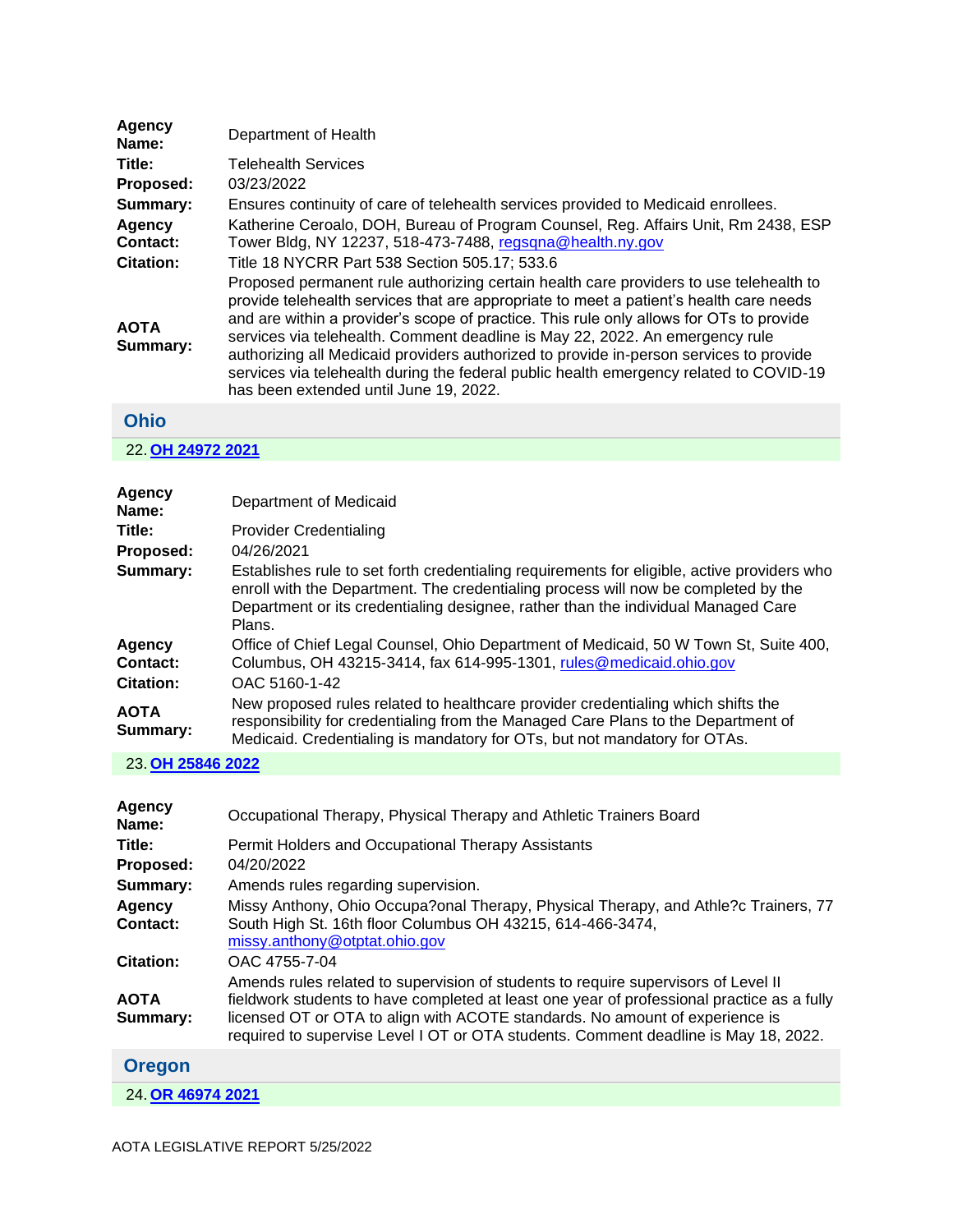| Agency<br>Name:                      | Occupational Therapy Licensing Board                                                                                                                                                                                                                                                                                                              |
|--------------------------------------|---------------------------------------------------------------------------------------------------------------------------------------------------------------------------------------------------------------------------------------------------------------------------------------------------------------------------------------------------|
| Title:                               | Unprofessional Conduct                                                                                                                                                                                                                                                                                                                            |
| Proposed:                            | 11/12/2021                                                                                                                                                                                                                                                                                                                                        |
| <b>Emergency</b><br><b>Adoption:</b> | 11/12/2021                                                                                                                                                                                                                                                                                                                                        |
| Summary:                             | The proposed rule permits the Board to impose discipline for failing to comply with<br>OHA rules requiring masks, face coverings or face shields and failing to comply with<br>OHA rules requiring vaccinations.                                                                                                                                  |
| Agency<br>Contact:                   | Nancy Schuberg, Occupational Therapy Licensing Board, 800 NE Oregon St. Suite<br>407, Portland, OR 97232, 971-673-0198, nancy.schuberg@otlb.oregon.gov                                                                                                                                                                                            |
| <b>Citation:</b>                     | OAR 339-010-0020                                                                                                                                                                                                                                                                                                                                  |
| <b>AOTA</b><br>Summary:              | Emergency rule authorizes the Board to take disciplinary action against a licensee for<br>failure to comply with the Oregon Health Authority rules relating to masks, face<br>coverings, or face shields, and relating to vaccines. This rule expired May 10, 2022. A<br>similar permanent rule has been proposed by the Oregon Health Authority. |

# <span id="page-10-0"></span>**Pennsylvania**

## 25. **[PA 6420 2022](https://protect-us.mimecast.com/s/7ZwICDkZ1mC5JnqYS3DJtr?domain=custom.statenet.com)**

| <b>Agency</b><br>Name:  | Department of State/Bureau of Professional and Occupational Affairs/Board of<br>Occupational Therapy Education and Licensure                                                                                |
|-------------------------|-------------------------------------------------------------------------------------------------------------------------------------------------------------------------------------------------------------|
| Title:                  | Licensure by Endorsement                                                                                                                                                                                    |
| Proposed:               | 02/04/2022                                                                                                                                                                                                  |
| Summary:                | Amends rule relating to licensure by endorsement; and provisional endorsement<br>license.                                                                                                                   |
| Agency                  | Board Counsel, Board of Occupational Therapy Education and Licensure, PO Box                                                                                                                                |
| Contact:                | 69523, Harrisburg, PA 17106-9523, RA-STRegulatory Counsel@pa.gov                                                                                                                                            |
| <b>Citation:</b>        | 49 PA. Code Ch. 42                                                                                                                                                                                          |
| <b>AOTA</b><br>Summary: | Proposed new regulations authorizing the issuance of a license by endorsement and a<br>provisional license by endorsement to applicants meeting certain requirements.<br>Comment deadline is March 7, 2022. |

## <span id="page-10-1"></span>**Rhode Island**

26. **[RI 9437 2022](https://protect-us.mimecast.com/s/-foZCERX8nc30gL4HEj2rp?domain=custom.statenet.com)**

| <b>Agency</b><br>Name: | Department of Health                                                                                                                                                                                                                                                                                                                                                                                                                                                                                                                                                                                                                                                  |
|------------------------|-----------------------------------------------------------------------------------------------------------------------------------------------------------------------------------------------------------------------------------------------------------------------------------------------------------------------------------------------------------------------------------------------------------------------------------------------------------------------------------------------------------------------------------------------------------------------------------------------------------------------------------------------------------------------|
| Title:                 | Immunization, Testing Screening for Health Care Workers                                                                                                                                                                                                                                                                                                                                                                                                                                                                                                                                                                                                               |
| Proposed:              | 02/24/2022                                                                                                                                                                                                                                                                                                                                                                                                                                                                                                                                                                                                                                                            |
| Summary:               | This regulation is being promulgated to add definitions for the terms advance practice<br>registered nurse, health care facility, period in which flu is widespread, and up to date;<br>revise the definitions of health care worker, physician, physician assistant, and<br>practitioner; remove superfluous language; require health care workers to be up to date<br>with a coronavirus vaccine or wear a medical grade N95 mask when the prevalence rate<br>is substantial; require health care facilities to document coronavirus immunization status<br>of its health care workers; simplify the requirements for influenza; and create a violation<br>section. |
| Agency                 | Paula Pullano, Department of Health, 3 Capitol Hill, Room 410, Providence, RI 02908-                                                                                                                                                                                                                                                                                                                                                                                                                                                                                                                                                                                  |
| Contact:               | 5097, Paula.Pullano@health.ri.gov                                                                                                                                                                                                                                                                                                                                                                                                                                                                                                                                                                                                                                     |
| <b>Citation:</b>       | 216-RICR-20-15-7                                                                                                                                                                                                                                                                                                                                                                                                                                                                                                                                                                                                                                                      |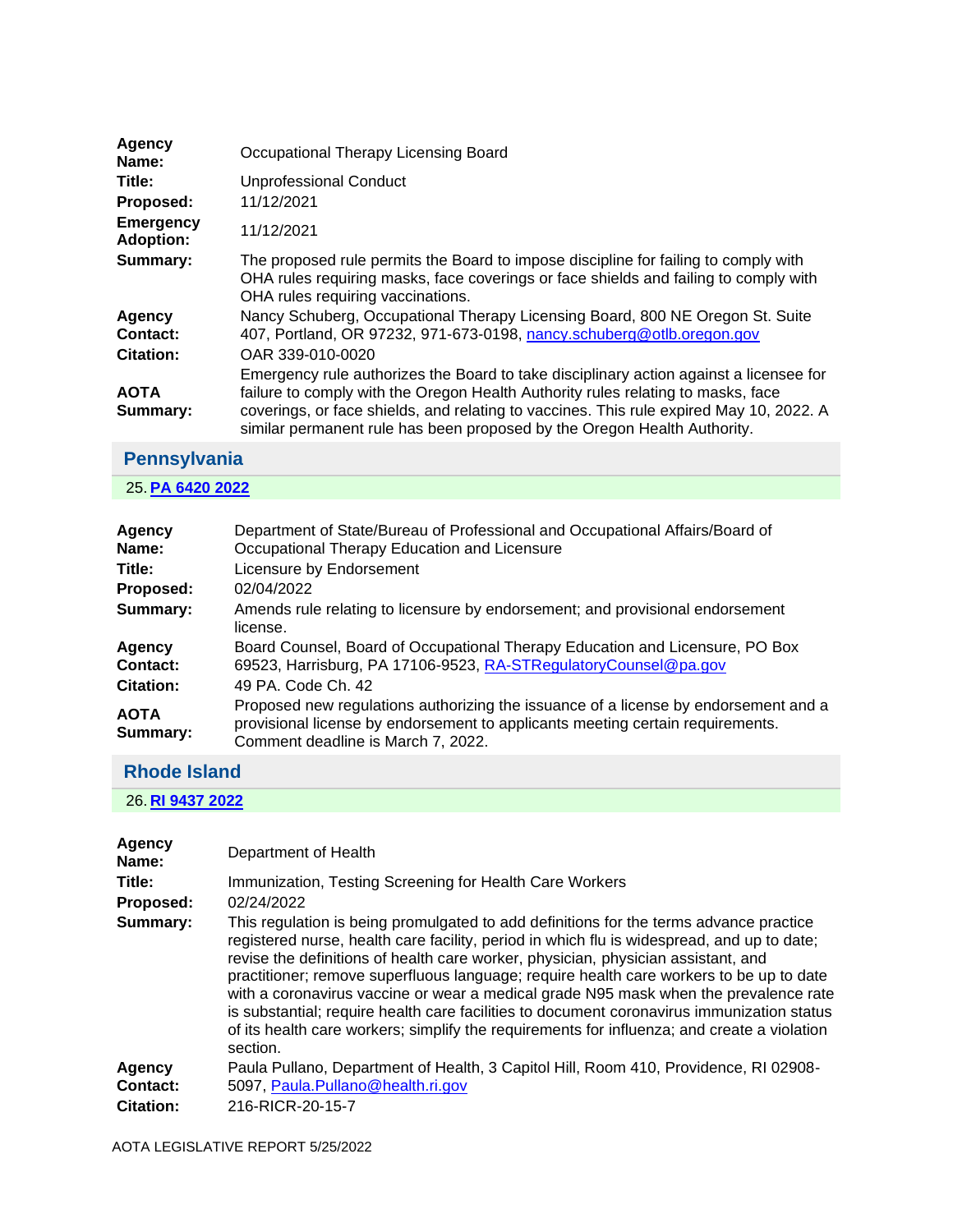|             | Proposed permanent rule that requires health care workers to be vaccinated against                |
|-------------|---------------------------------------------------------------------------------------------------|
| <b>AOTA</b> | COVID-19 or wear a certain type of mask when the COVID transmission rate is                       |
| Summarv:    | substantial (defined as 50 cases per 100,000 per week). Comment period ends on<br>March 27, 2022. |

#### <span id="page-11-0"></span>**South Dakota**

#### 27. **[SD 5390 2022](https://protect-us.mimecast.com/s/Ug4lCG6Xvph1O0k3Hqh_lo?domain=custom.statenet.com)**

| Agency<br>Name:         | Board of Medical and Osteopathic Examiners                                                                                                                                                                                         |
|-------------------------|------------------------------------------------------------------------------------------------------------------------------------------------------------------------------------------------------------------------------------|
| Title:                  | Board of Medical and Osteopathic Examiners                                                                                                                                                                                         |
| Proposed:               | 02/08/2022                                                                                                                                                                                                                         |
| Adopted:                | 04/14/2022                                                                                                                                                                                                                         |
| Summary:                | Amends rules to clarify the definition of supervision between an occupational therapist<br>and occupational therapy assistant.                                                                                                     |
| Agency<br>Contact:      | South Dakota Board of Medical and Osteopathic Examiners, 101 N Main Ave, Ste 301,<br>Sioux Falls, SD 57104, SDBMOE @state.sd.us                                                                                                    |
| <b>Citation:</b>        | 20:64:01:01, 20:84:01:01, :02:01, :02:02, :03:01, :04:01, :05:01, :05:02, 20:61:01:02                                                                                                                                              |
| <b>AOTA</b><br>Summary: | Revises the definition of "supervision" to allow for supervision of an OTA to be done in<br>person or via telecommunications while the OTA is treating patients. Proposal has<br>been adopted and goes into effect on May 4, 2022. |

## <span id="page-11-1"></span>**Texas**

#### 28. **[TX 41911 2022](https://protect-us.mimecast.com/s/4bvGCJ6KyvhqA1Z9tQ4qEk?domain=custom.statenet.com)**

| Agency<br>Name:                               | Board of Occupational Therapy Examiners                                                                                                                                                                                                                                                                                                                                                                                                                                                                                                                                                              |
|-----------------------------------------------|------------------------------------------------------------------------------------------------------------------------------------------------------------------------------------------------------------------------------------------------------------------------------------------------------------------------------------------------------------------------------------------------------------------------------------------------------------------------------------------------------------------------------------------------------------------------------------------------------|
| Title:                                        | Definitions                                                                                                                                                                                                                                                                                                                                                                                                                                                                                                                                                                                          |
| Proposed:                                     | 02/18/2022                                                                                                                                                                                                                                                                                                                                                                                                                                                                                                                                                                                           |
| Adopted:                                      | 05/09/2022                                                                                                                                                                                                                                                                                                                                                                                                                                                                                                                                                                                           |
| Summary:                                      | The Texas Board of Occupational Therapy Examiners proposes amendments to 40<br>Texas Administrative Code 362.1. Definitions. The amendments are proposed to clarify<br>and cleanup the section and to replace the current definition of occupational therapy<br>practice.                                                                                                                                                                                                                                                                                                                            |
| <b>Agency</b><br>Contact:<br><b>Citation:</b> | Lea Weiss, Occupational Therapy Coordinator, Board of Occupational Therapy<br>Examiners, 333 Guadalupe St, Ste 2-510, Austin, TX 78701-3942, lea@ptot.texas.gov<br>40 TAC 12.362.362.1                                                                                                                                                                                                                                                                                                                                                                                                               |
| <b>AOTA</b><br>Summary:                       | Proposal makes minor changes to the definitions laid out in the Board rules, combines<br>the definitions of OT and OTR/L and OTA and COTA, and updates the scope of practice<br>to align AOTA's model definition of occupational therapy. At its meeting on May 6, 2022,<br>the Board decided not to adopt the proposed changes to the definition of "occupational<br>therapy practice" after receiving comments with concerns from the Texas chapter of the<br>American Medical Association. The other proposed amendments to other definitions<br>were adopted and go into effect on June 1, 2022. |

#### 29. **[TX 41912 2022](https://protect-us.mimecast.com/s/NUIrCKr71wF2MBO7I1z0oD?domain=custom.statenet.com)**

| Agency<br>Name: | Board of Occupational Therapy Examiners |
|-----------------|-----------------------------------------|
| Title:          | Changes of Name or Address              |
| Proposed:       | 02/17/2022                              |
| Adopted:        | 05/09/2022                              |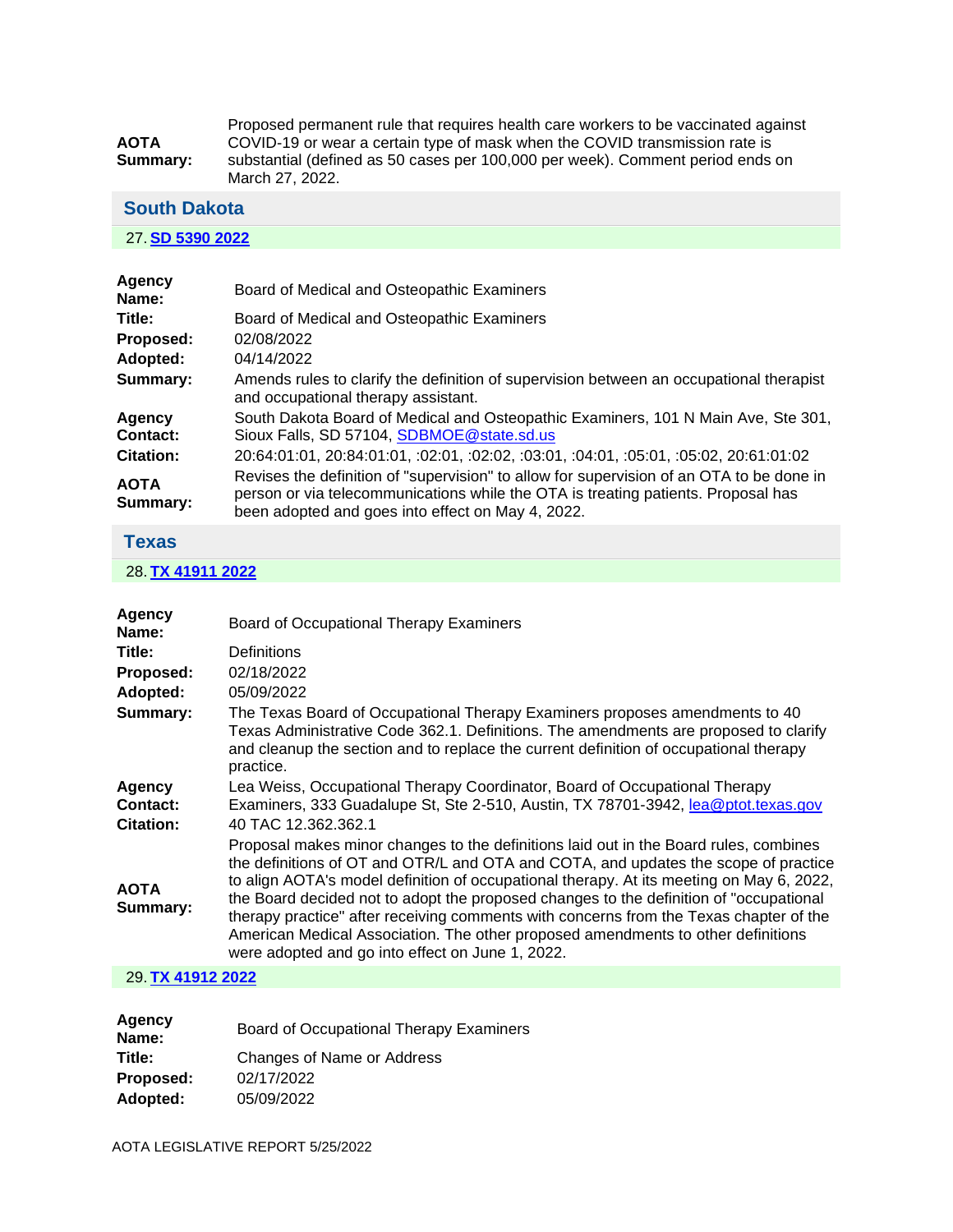| The Texas Board of Occupational Therapy Examiners proposes amendments to 40<br>Texas Administrative Code 369.2, Changes of Name or Address, and 369.3, Use of<br>Titles.                                                                |
|-----------------------------------------------------------------------------------------------------------------------------------------------------------------------------------------------------------------------------------------|
| Lea Weiss, Occupational Therapy Coordinator, Board of Occupational Therapy<br>Examiners, 333 Guadalupe St, Ste 2-510, Austin, TX 78701-3942, lea@ptot.texas.gov                                                                         |
| 40 TAC 12.369.369.2, .3<br>Proposal clarifies what titles and credentials may be used by a licensee and in what<br>order they should be listed after the licensee's name. Proposal was adopted and goes<br>into effect on June 1, 2022. |
|                                                                                                                                                                                                                                         |

#### 30. **[TX 41913 2022](https://protect-us.mimecast.com/s/wV96CL917xCRwmKBCpTxxg?domain=custom.statenet.com)**

| Agency<br>Name:         | Board of Occupational Therapy Examiners                                                                                                                                                                               |
|-------------------------|-----------------------------------------------------------------------------------------------------------------------------------------------------------------------------------------------------------------------|
| Title:                  | <b>Retired Status</b>                                                                                                                                                                                                 |
| Proposed:               | 02/18/2022                                                                                                                                                                                                            |
| Adopted:                | 05/09/2022                                                                                                                                                                                                            |
| Summary:                | The Texas Board of Occupational Therapy Examiners proposes amendments to 40<br>Texas Administrative Code 371.2, Retired Status. The changes are proposed to revise<br>requirements concerning voluntary charity care. |
| Agency                  | Lea Weiss, Occupational Therapy Coordinator, Board of Occupational Therapy                                                                                                                                            |
| Contact:                | Examiners, 333 Guadalupe St, Ste 2-510, Austin, TX 78701-3942, lea@ptot.texas.gov                                                                                                                                     |
| <b>Citation:</b>        | 40 TAC 12.371.371.2                                                                                                                                                                                                   |
| <b>AOTA</b><br>Summary: | Proposal amends the definition of "voluntary charity care" to allow for more<br>opportunities for a licensee on retired status to furnish such care. Proposal was<br>adopted and goes into effect on June 1, 2022.    |

#### 31. **[TX 41914 2022](https://protect-us.mimecast.com/s/JWaHCM8KwysqkRXBtyl4pN?domain=custom.statenet.com)**

| Agency<br>Name:                        | Board of Occupational Therapy Examiners                                                                                                                                                                                                                                                                                                                                                                                                                                                       |
|----------------------------------------|-----------------------------------------------------------------------------------------------------------------------------------------------------------------------------------------------------------------------------------------------------------------------------------------------------------------------------------------------------------------------------------------------------------------------------------------------------------------------------------------------|
| Title:                                 | <b>Provision of Services</b>                                                                                                                                                                                                                                                                                                                                                                                                                                                                  |
| Proposed:                              | 02/18/2022                                                                                                                                                                                                                                                                                                                                                                                                                                                                                    |
| Adopted:                               | 05/09/2022                                                                                                                                                                                                                                                                                                                                                                                                                                                                                    |
| Summary:                               | The Texas Board of Occupational Therapy Examiners proposes amendments to 40<br>Texas Administrative Code 372.1, Provision of Services.                                                                                                                                                                                                                                                                                                                                                        |
| Agency<br>Contact:<br><b>Citation:</b> | Lea Weiss, Occupational Therapy Coordinator, Board of Occupational Therapy<br>Examiners, 333 Guadalupe St, Ste 2-510, Austin, TX 78701-3942, lea@ptot.texas.gov<br>40 TAC 12.372.372.1                                                                                                                                                                                                                                                                                                        |
| <b>AOTA</b><br>Summary:                | Proposed amendment to the Board's regulation on the provision of services, specifically<br>establishing standards for the evaluation of a client via telehealth and for the provision<br>of interventions to a client via telehealth. Proposal also repeals the requirement that<br>devices in sustained skin contact with the client require on-site and attending presence<br>of an OT practitioner for initial applications. Proposal was adopted and goes into effect<br>on June 1, 2022. |
|                                        |                                                                                                                                                                                                                                                                                                                                                                                                                                                                                               |

#### 32. **[TX 41915 2022](https://protect-us.mimecast.com/s/-xVvCNkKLzC0PE7kTAHAPZ?domain=custom.statenet.com)**

| Agency<br>Name: | Board of Occupational Therapy Examiners |
|-----------------|-----------------------------------------|
| Title:          | Supervision of Non-Licensed Personnel   |
| Proposed:       | 02/18/2022                              |
| Adopted:        | 05/09/2022                              |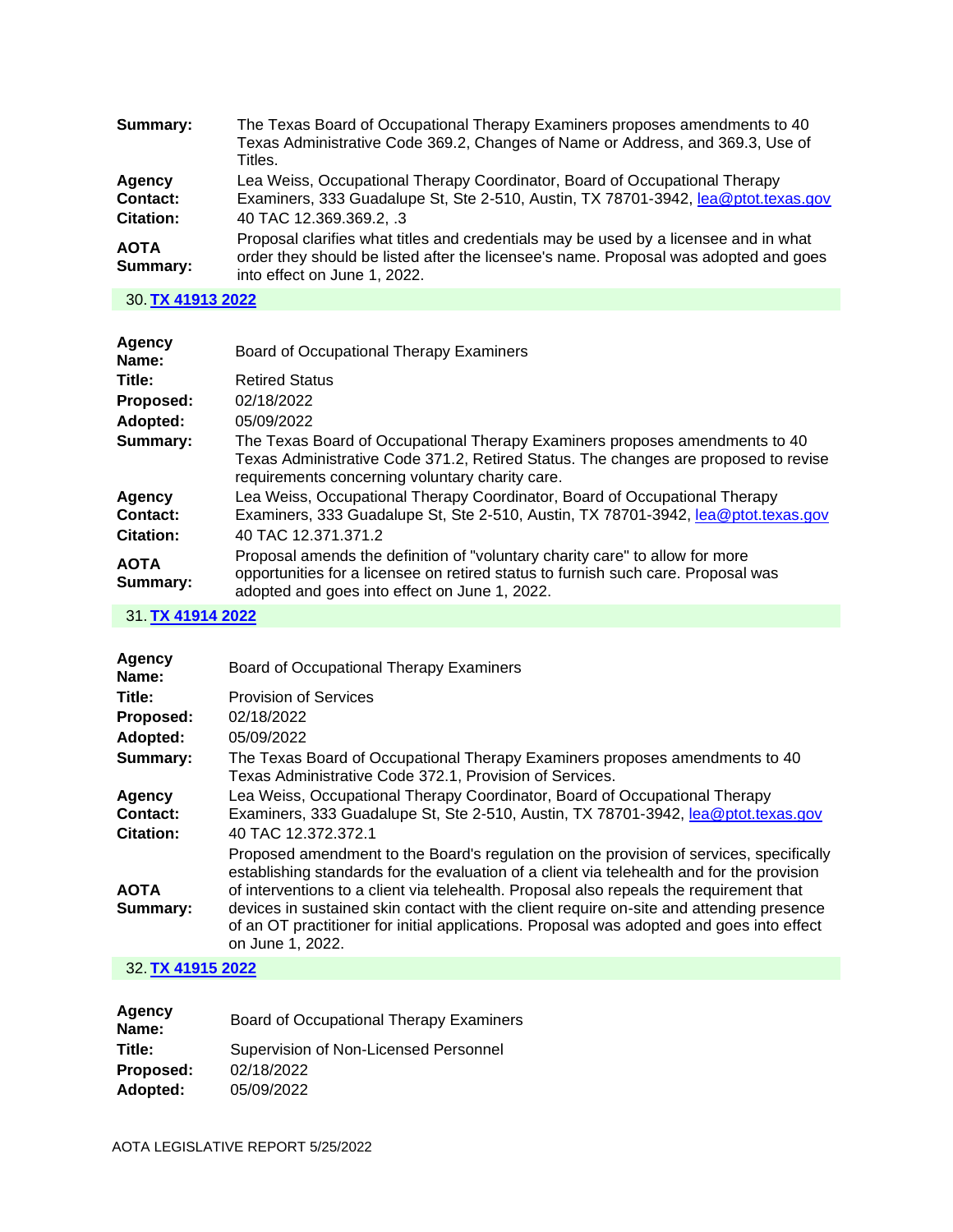| Summary:                | The Texas Board of Occupational Therapy Examiners proposes amendments to 40<br>Texas Administrative Code 373.1, Supervision of Non-Licensed Personnel.                                                                                                                                                                    |
|-------------------------|---------------------------------------------------------------------------------------------------------------------------------------------------------------------------------------------------------------------------------------------------------------------------------------------------------------------------|
| Agency<br>Contact:      | Lea Weiss, Occupational Therapy Coordinator, Texas Board of Occupational Therapy<br>Examiners, 333 Guadalupe Street, Suite 2-510, Austin, Texas 78701-3942 or to<br>lea@ptot.texas.gov within 30 days following the publication of this notice in the Texas<br>Register.                                                  |
| <b>Citation:</b>        | 40 TAC 12.373.373.1                                                                                                                                                                                                                                                                                                       |
| <b>AOTA</b><br>Summary: | Proposed amendment to the Board's rule on supervision of non-licensed personnel to<br>allow for the use of telehealth when an OT is supervising non-licensed personnel who is<br>assisting in the construction of adaptive/assistive equipment and splints. Proposal was<br>adopted and goes into effect on June 1, 2022. |
|                         |                                                                                                                                                                                                                                                                                                                           |

#### <span id="page-13-0"></span>**Virginia**

33. **[VA 200426 2021](https://protect-us.mimecast.com/s/FNp4COYXMACpZ0n1HQTJSv?domain=custom.statenet.com)**

| <b>Agency</b><br>Name:               | Department of Behavioral Health and Developmental Services                                                                                                                                                                                                                                                                                  |
|--------------------------------------|---------------------------------------------------------------------------------------------------------------------------------------------------------------------------------------------------------------------------------------------------------------------------------------------------------------------------------------------|
| Title:                               | <b>Licensing Providers</b>                                                                                                                                                                                                                                                                                                                  |
| Proposed:                            | 01/08/2021                                                                                                                                                                                                                                                                                                                                  |
| <b>Emergency</b><br><b>Adoption:</b> | 01/08/2021                                                                                                                                                                                                                                                                                                                                  |
| Summary:                             | Aligns the licensing regulations with the American Society of Addiction Medicine<br>Levels of Care Criteria (ASAM) or an equivalent set of criteria to ensure individualized,<br>clinically driven, participant-directed, and outcome-informed treatment. Incorporates<br>best practices to promote recovery from the disease of addiction. |
| Agency<br><b>Contact:</b>            | Ruth Anne Walker, Director of Regulatory Affairs, Dept of Behavioral Health and<br>Developmental Services, 1220 Bank St, 4th Fl, Richmond, VA 23219, 804-225-2252,<br>ruthanne.walker@dbhds.virginia.gov                                                                                                                                    |
| <b>Citation:</b>                     | 12 VAC 35-105-20, -30, -925, -930, -960, -1000, -1110, -1420 thru -1860<br>Adopted emergency rule defining "allied health professional" as including occupational                                                                                                                                                                           |
| <b>AOTA</b><br>Summary:              | therapists, and authorizing allied health professionals to provide certain services under<br>various addiction treatment programs. Rule is in effect until August 19, 2022. A<br>permanent rule has been proposed with a comment deadline of April 15, 2022.                                                                                |

## 34. **[VA 200726 2022](https://protect-us.mimecast.com/s/GKd8CPNK7BsKNoWzHKMAGB?domain=custom.statenet.com)**

| Agency<br>Name:                      | Department of Health Professions/Board of Medicine                                                                                                                                                                             |
|--------------------------------------|--------------------------------------------------------------------------------------------------------------------------------------------------------------------------------------------------------------------------------|
| Title:<br>Proposed:                  | Regulations for Licensure of Occupational Therapists<br>12/22/2021                                                                                                                                                             |
| <b>Emergency</b><br><b>Adoption:</b> | 12/22/2021                                                                                                                                                                                                                     |
| Summary:                             | Adds definitions consistent with the compact, sets the fee for a compact privilege to<br>practice in Virginia, and specifies that renewal of the privilege is based on adherence<br>to compact rules for continued competency. |
| Agency<br>Contact:                   | William L. Harp, M.D., Executive Director, Board of Medicine, 9960 Mayland Drive,<br>Suite 300, Richmond, VA 23233, 804-367-4558, FAX 804-527-4429,<br>william.harp@dhp.virginia.gov                                           |
| <b>Citation:</b>                     | 18 VAC 85-80-10, -26, -70, -71                                                                                                                                                                                                 |
|                                      | Adopted emergency rules to set the fee for a compact privilege issued by the Virginia<br>AOTA Summary: Board of Medicine at \$75 biennially. Rules went into effect on January 1, 2022 and<br>expire on June 30, 2023.         |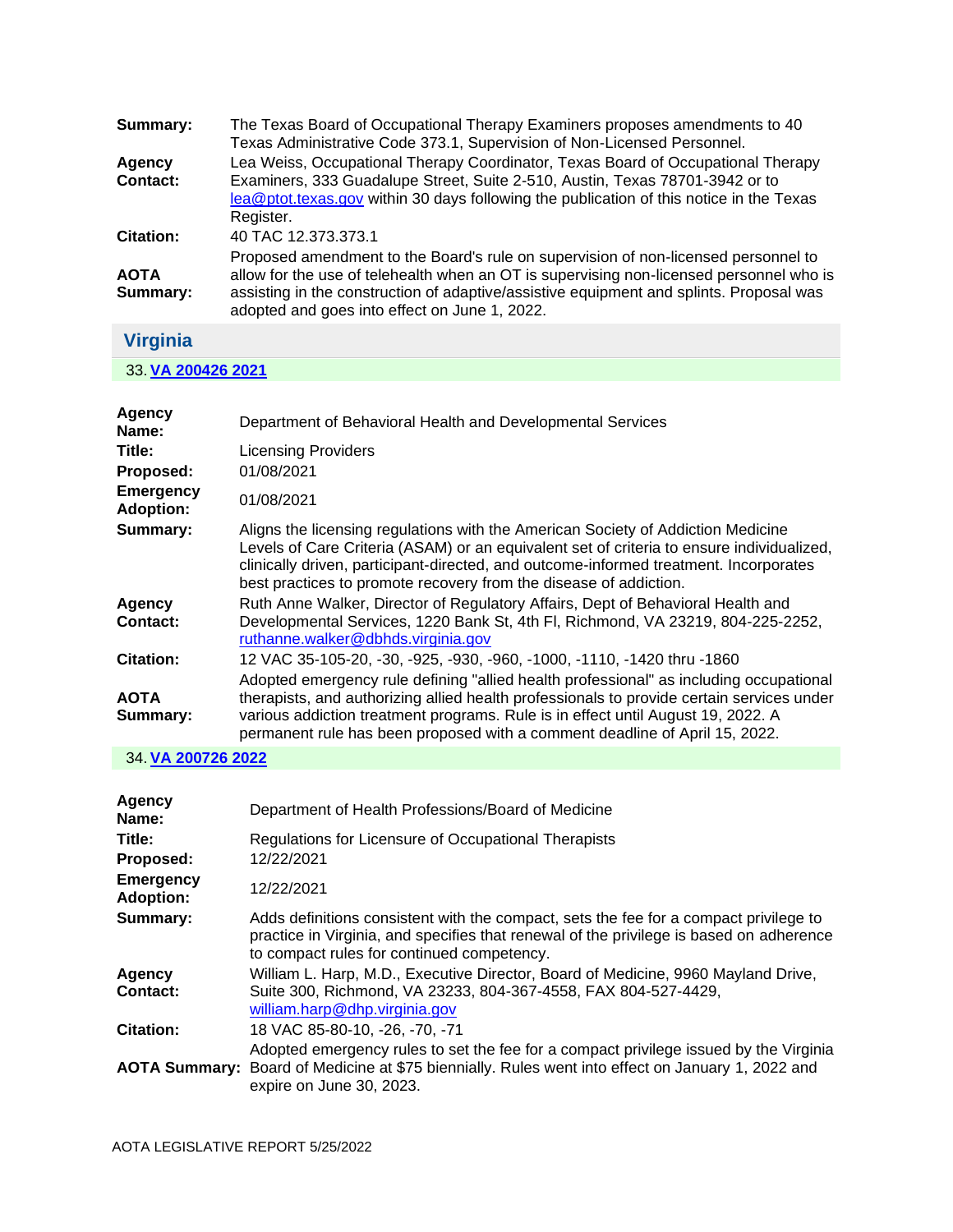# <span id="page-14-0"></span>**Washington**

## 35. **[WA 41675 2021](https://protect-us.mimecast.com/s/pEarCQWKnDSkl3OvSpgKb-?domain=custom.statenet.com)**

| <b>Agency</b><br>Name:    | <b>Health Care Authority</b>                                                                                                                                                                                                |
|---------------------------|-----------------------------------------------------------------------------------------------------------------------------------------------------------------------------------------------------------------------------|
| Title:                    | Define and Describe Telemedicine                                                                                                                                                                                            |
| Proposed:                 | 07/15/2021                                                                                                                                                                                                                  |
| Summary:                  | This rule making provides for audio-only telemedicine, in alignment with ESSB 1196.<br>This also identifies additional related changes that are required in order to improve<br>clarity or update policy.                   |
| <b>Agency</b><br>Contact: | Melinda Froud, Rulemaking Questions, PO Box 42716, Olympia, WA 98504-2716, 360-<br>725-1408, fax 360-586-9727, melinda.froud@hca.wa.gov                                                                                     |
| <b>Citation:</b>          | WAC 182-531-0100, -1730; -531A-1200; -537-0100, -0200; -550-1350, -1500; -551-<br>2010, -2040, -2125, -2210                                                                                                                 |
| <b>AOTA</b><br>Summary:   | Announcement of drafting of rules by the Health Care Authority on telehealth as a<br>result of the passage of HB 1196 which requires coverage of services provided by<br>audio-only telemedicine beginning January 1, 2023. |

36. **[WA 42426 2022](https://protect-us.mimecast.com/s/bCQ5CR6KOEhv0RE4tlC4s7?domain=custom.statenet.com)**

| Agency<br>Name:                      | Department of Health                                                                                                                                                                                                                                                                             |
|--------------------------------------|--------------------------------------------------------------------------------------------------------------------------------------------------------------------------------------------------------------------------------------------------------------------------------------------------|
| Title:                               | Definitions Home Health                                                                                                                                                                                                                                                                          |
| Proposed:                            | 03/31/2022                                                                                                                                                                                                                                                                                       |
| <b>Emergency</b><br><b>Adoption:</b> | 03/31/2022                                                                                                                                                                                                                                                                                       |
| Summary:                             | Removes the requirement that supervision of aide services must be during an on site<br>visit and adds language that the supervisory visit may be conducted on site or via<br>telemedicine; allows home health and hospice agencies to perform supervision either<br>on site or via telemedicine. |
| Agency                               | Department of Health, River View Corporate Center, Suite 1500, 16201 East Indiana                                                                                                                                                                                                                |
| Contact:                             | Avenue, Spokane Valley, WA 99216                                                                                                                                                                                                                                                                 |
| <b>Citation:</b>                     | WAC 246-335-510, -545, -610, -645                                                                                                                                                                                                                                                                |
|                                      | Adopted emergency rule authorizing the supervision of home heath aides providing<br>AOTA Summary: home health services or hospice services to be done on-site or via telemedicine.<br>Emergency rule is in effect until July 29, 2022.                                                           |
| $M! = -1$                            |                                                                                                                                                                                                                                                                                                  |

#### <span id="page-14-1"></span>**Wisconsin**

### 37. **[WI 23028 2020](https://protect-us.mimecast.com/s/7jN7CVO2ALtxk53qCnROuP?domain=custom.statenet.com)**

| Agency<br>Name:  | Department of Health Services                                                                                                                                                                                                                         |
|------------------|-------------------------------------------------------------------------------------------------------------------------------------------------------------------------------------------------------------------------------------------------------|
| Title:           | <b>Telehealth Services</b>                                                                                                                                                                                                                            |
| Proposed:        | 06/08/2020                                                                                                                                                                                                                                            |
| Summary:         | Requires the Department to promulgate rules specifying certain reimbursable Medical<br>Assistance telehealth services and authorizes the Department to promulgate rules<br>specifying certain nonreimbursable Medical Assistance telehealth services. |
| <b>Agency</b>    | Laura Brauer, Division of Medicaid Services, 608-266-5368,                                                                                                                                                                                            |
| Contact:         | DHSDMSAdminRules@dhs.wisconsin.gov                                                                                                                                                                                                                    |
| <b>Citation:</b> | DHS 10, 38, 73, 92, 101, 105, 106, 107, 108, 109                                                                                                                                                                                                      |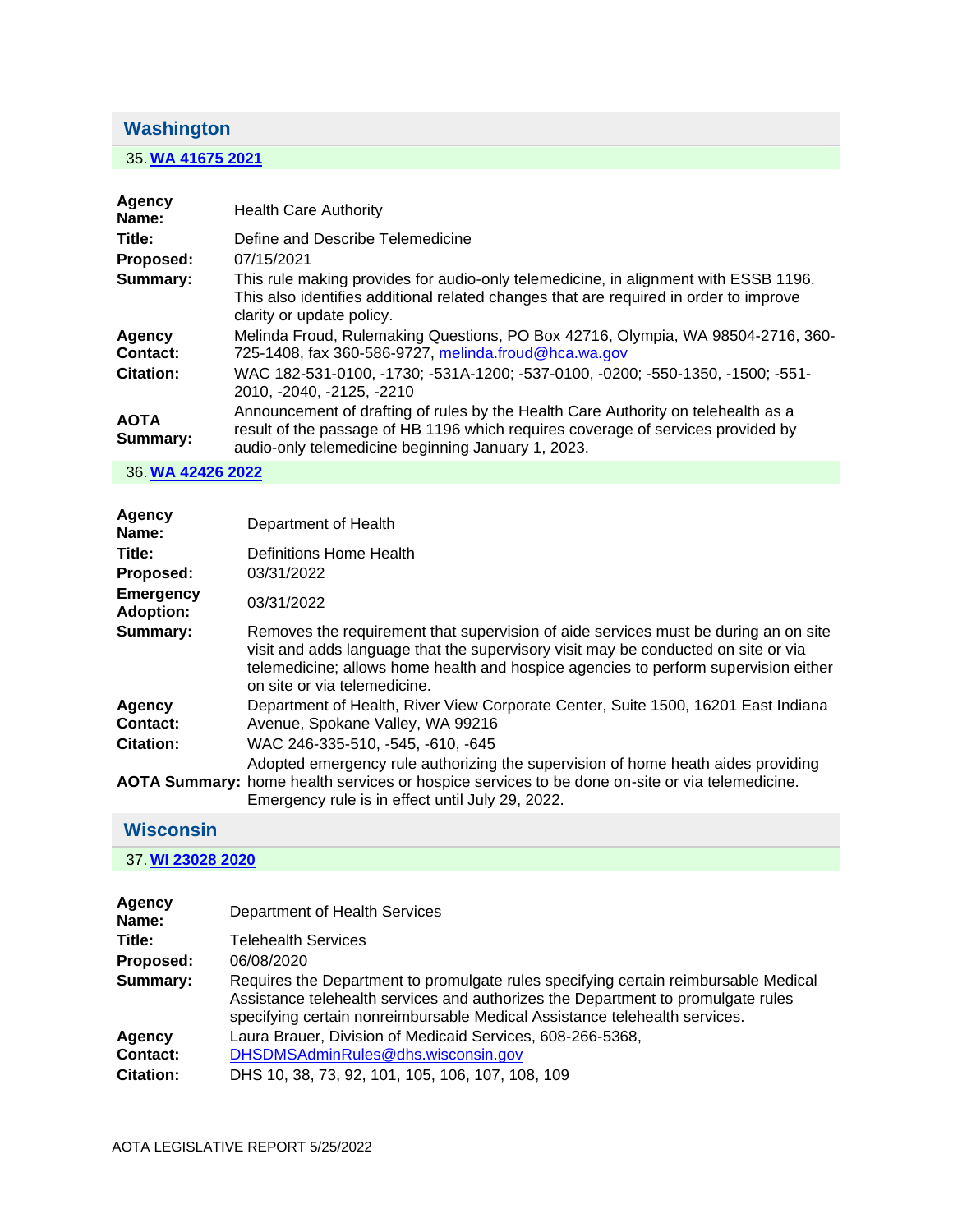| <b>AOTA</b><br>Summary: | Proposed rule clarifies how OTAs provide and bill for telehealth services under  |
|-------------------------|----------------------------------------------------------------------------------|
|                         | Medicaid and removes the requirement that the supervision under which OTAs shall |
|                         | provide services must be direct, immediate, and on-premises.                     |

38. **[WI 23055 2020](https://protect-us.mimecast.com/s/GNx6CW6KLMh5XPOrS9hxyQ?domain=custom.statenet.com)**

| Agency<br>Name:         | Department of Safety and Professional Services/Medical Examining Board/Occupational<br><b>Therapists Affiliated Credentialing Board</b>                                                                                                                                                                                                                                                                                                                                                                                                                                                                             |
|-------------------------|---------------------------------------------------------------------------------------------------------------------------------------------------------------------------------------------------------------------------------------------------------------------------------------------------------------------------------------------------------------------------------------------------------------------------------------------------------------------------------------------------------------------------------------------------------------------------------------------------------------------|
| Title:                  | <b>Telehealth</b>                                                                                                                                                                                                                                                                                                                                                                                                                                                                                                                                                                                                   |
| Proposed:               | 07/06/2020                                                                                                                                                                                                                                                                                                                                                                                                                                                                                                                                                                                                          |
| Summary:                | Establishes standards of practice and conduct for providing occupational therapy<br>services using telehealth.                                                                                                                                                                                                                                                                                                                                                                                                                                                                                                      |
| Agency                  | Dale Kleven, Administrative Rule Coordinator, 608-261-4472,                                                                                                                                                                                                                                                                                                                                                                                                                                                                                                                                                         |
| <b>Contact:</b>         | DSPSAdminRules@wisconsin.gov                                                                                                                                                                                                                                                                                                                                                                                                                                                                                                                                                                                        |
| <b>Citation:</b>        | OT 1, 2, 3, 4, 5, 6                                                                                                                                                                                                                                                                                                                                                                                                                                                                                                                                                                                                 |
| <b>AOTA</b><br>Summary: | Rule proposal amends supervision rule to allow for supervision of an OTA or of<br>unlicensed personnel to be conducted on the premises or through technology that<br>meets the standard in the Board's new telehealth rule; requires unlicensed personnel to<br>be supervised on premises in the immediate area; and establishes practice standards,<br>conduct standards, informed consent, recordkeeping, and supervision rules related to<br>the provision of OT services via telehealth. Public hearing will be held on June 8, 2021<br>to accept feedback from stakeholders. Comment deadline is June 8, 2021. |

39. **[WI 23133 2021](https://protect-us.mimecast.com/s/9o1YCXDXLNIXDq2Ec5fAmY?domain=custom.statenet.com)**

| <b>Agency</b>    | Department of Safety and Professional Services/Medical Examining                                        |
|------------------|---------------------------------------------------------------------------------------------------------|
| Name:            | Board/Occupational Therapists Affiliated Credentialing Board                                            |
| Title:           | Licensure Requirements                                                                                  |
| Proposed:        | 01/04/2021                                                                                              |
| Summary:         | Relates to the requirements for licensure.                                                              |
| Agency           | Dale Kleven, Administrative Rule Coordinator, 608-261-4472,                                             |
| Contact:         | DSPSAdminRules@wisconsin.gov                                                                            |
| <b>Citation:</b> | OT 2                                                                                                    |
|                  | Proposed rule clarifying that initial certification by NBCOT is required to obtain a                    |
| <b>AOTA</b>      | license. The rule as currently written requires evidence to be provided that an applicant               |
| Summary:         | is currently certified by NBCOT, which conflicts with the statute. Comment period ends<br>June 7, 2022. |

40. **[WI 23182 2021](https://protect-us.mimecast.com/s/o6LACYEYWOILpNMVtEjOEo?domain=custom.statenet.com)**

| Agency<br>Name:         | Department of Safety and Professional Services/Medical Examining Board/Occupational<br><b>Therapists Affiliated Credentialing Board</b>                                                                                                                                                                                                                               |
|-------------------------|-----------------------------------------------------------------------------------------------------------------------------------------------------------------------------------------------------------------------------------------------------------------------------------------------------------------------------------------------------------------------|
| Title:                  | <b>Continuing Education</b>                                                                                                                                                                                                                                                                                                                                           |
| Proposed:               | 05/03/2021                                                                                                                                                                                                                                                                                                                                                            |
| Summary:                | Requires seminars, workshops, lectures, symposia, and professional conferences be<br>sponsored or approved by acceptable health-related or other organizations, including<br>WOTA, in order to qualify as acceptable continuing education.                                                                                                                            |
| Agency                  | Kassandra Walbrun, Administrative Rule Coordinator, 608-261-4463,                                                                                                                                                                                                                                                                                                     |
| Contact:                | DSPSAdminRules@wisconsin.gov                                                                                                                                                                                                                                                                                                                                          |
| <b>Citation:</b>        | OT 3                                                                                                                                                                                                                                                                                                                                                                  |
| <b>AOTA</b><br>Summary: | Proposed revisions to the Board's continuing education rules to clarify that CE points<br>accumulated through activities not listed in the chart in Rule 3.06 must be in courses,<br>programs, or activities related to the licensee's practice; allowing for webinars approved<br>by the Wisconsin OT Association and/or AOTA, board certification issued by AOTA or |